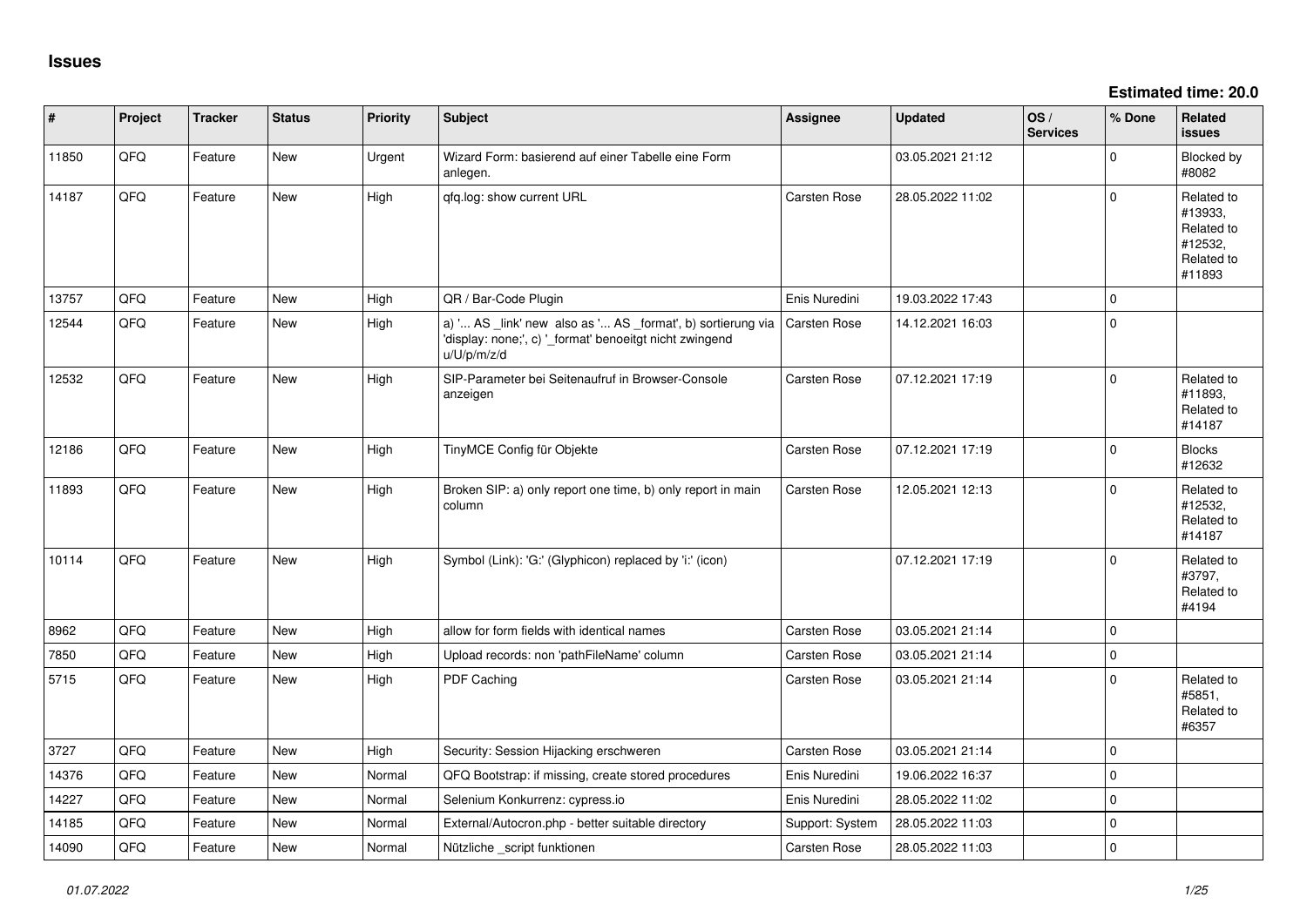| $\vert$ # | Project | <b>Tracker</b> | <b>Status</b> | <b>Priority</b> | <b>Subject</b>                                                                              | <b>Assignee</b>        | <b>Updated</b>   | OS/<br><b>Services</b> | % Done              | Related<br><b>issues</b>                                              |
|-----------|---------|----------------|---------------|-----------------|---------------------------------------------------------------------------------------------|------------------------|------------------|------------------------|---------------------|-----------------------------------------------------------------------|
| 14028     | QFQ     | Feature        | <b>New</b>    | Normal          | Required notification: visual nicer                                                         | Enis Nuredini          | 28.05.2022 11:01 |                        | 0                   |                                                                       |
| 13945     | QFQ     | Feature        | New           | Normal          | As link: content before/after link                                                          | Enis Nuredini          | 28.05.2022 11:01 |                        | $\mathbf 0$         | Related to<br>#12262                                                  |
| 13843     | QFQ     | Feature        | <b>New</b>    | Normal          | Create JWT via QFQ                                                                          | Carsten Rose           | 19.03.2022 17:42 |                        | $\mathbf 0$         |                                                                       |
| 13841     | QFQ     | Feature        | <b>New</b>    | Normal          | Create PDF via iText - evaluate                                                             | <b>Carsten Rose</b>    | 19.03.2022 17:42 |                        | $\Omega$            |                                                                       |
| 13700     | QFO     | Feature        | New           | Normal          | Redesign gfg.io Seite                                                                       | Carsten Rose           | 19.03.2022 17:43 |                        | $\pmb{0}$           |                                                                       |
| 13609     | QFQ     | Feature        | <b>New</b>    | Normal          | QFQ Introduction: Seite aufloesen                                                           | Philipp<br>Gröbelbauer | 28.05.2022 11:02 |                        | $\mathbf 0$         |                                                                       |
| 13467     | QFQ     | Feature        | <b>New</b>    | Normal          | ChangeLog Generator                                                                         | <b>Carsten Rose</b>    | 19.03.2022 17:46 |                        | $\mathbf 0$         | Related to<br>#11460                                                  |
| 13354     | QFQ     | Feature        | <b>New</b>    | Normal          | Using Websocket in QFQ                                                                      | <b>Carsten Rose</b>    | 10.11.2021 15:47 |                        | $\mathbf 0$         |                                                                       |
| 12679     | QFQ     | Feature        | <b>New</b>    | Normal          | tablesorter: custom column width                                                            | Carsten Rose           | 16.06.2021 11:10 |                        | $\mathsf{O}\xspace$ |                                                                       |
| 12664     | QFQ     | Feature        | New           | Normal          | TinyMCE: report/remove malicous HTML/JS Code                                                | <b>Carsten Rose</b>    | 19.03.2022 17:47 |                        | $\Omega$            | Related to<br>#14320                                                  |
| 12632     | QFQ     | Feature        | <b>New</b>    | Normal          | TinyMCE: Prepare CSS classes for images                                                     | Carsten Rose           | 04.06.2021 14:35 |                        | 100                 | Blocked by<br>#12186                                                  |
| 12603     | QFQ     | Feature        | New           | Normal          | Dropdown (Select), Radio, checkbox:<br>itemListAlways={{!SELECT key, value}}                | Carsten Rose           | 19.03.2022 17:47 |                        | $\mathbf 0$         |                                                                       |
| 12556     | QFQ     | Feature        | <b>New</b>    | Normal          | Pills Title: colored = static or dynamic on allrequiredgiven                                | Benjamin Baer          | 19.03.2022 17:49 |                        | $\mathbf 0$         |                                                                       |
| 12490     | QFQ     | Feature        | <b>New</b>    | Normal          | Loading Plugins in QFQ - see what tinymce does. (lazy<br>loading)                           | Benjamin Baer          | 08.06.2022 10:37 |                        | $\Omega$            | Related to<br>#12611,<br>Related to<br>#10013,<br>Related to<br>#7732 |
| 12480     | QFQ     | Feature        | <b>New</b>    | Normal          | If QFQ upgrade is running, block further request                                            | Carsten Rose           | 03.05.2021 20:45 |                        | $\mathbf 0$         |                                                                       |
| 12477     | QFQ     | Feature        | New           | Normal          | Support for refactoring: Form, FormElement, diverse<br>Tabellen/Spalten, tt-content Records | <b>Carsten Rose</b>    | 03.05.2021 20:45 |                        | $\Omega$            |                                                                       |
| 12476     | QFQ     | Feature        | <b>New</b>    | Normal          | clearMe: a) should trigger 'dirty', b) sticky on textarea resize                            | Benjamin Baer          | 04.01.2022 08:40 |                        | $\Omega$            | Related to<br>#9528                                                   |
| 12474     | QFO     | Feature        | <b>New</b>    | Normal          | Check BaseConfigURL if it is given and the the last char is '/'                             | Carsten Rose           | 03.05.2021 20:45 |                        | $\mathbf 0$         |                                                                       |
| 12465     | QFQ     | Feature        | <b>New</b>    | Normal          | QFQ Function: use in FE to fill StoreRecord                                                 | Carsten Rose           | 05.05.2021 21:58 |                        | $\mathbf 0$         |                                                                       |
| 12413     | QFQ     | Feature        | <b>New</b>    | Normal          | STORE_TYPO3: enhance for {{be_users.email:T}},<br>{{fe_users.email:T}}                      | <b>Carsten Rose</b>    | 03.05.2021 20:45 |                        | $\mathbf 0$         | Related to<br>#12412,<br>Related to<br>#10012                         |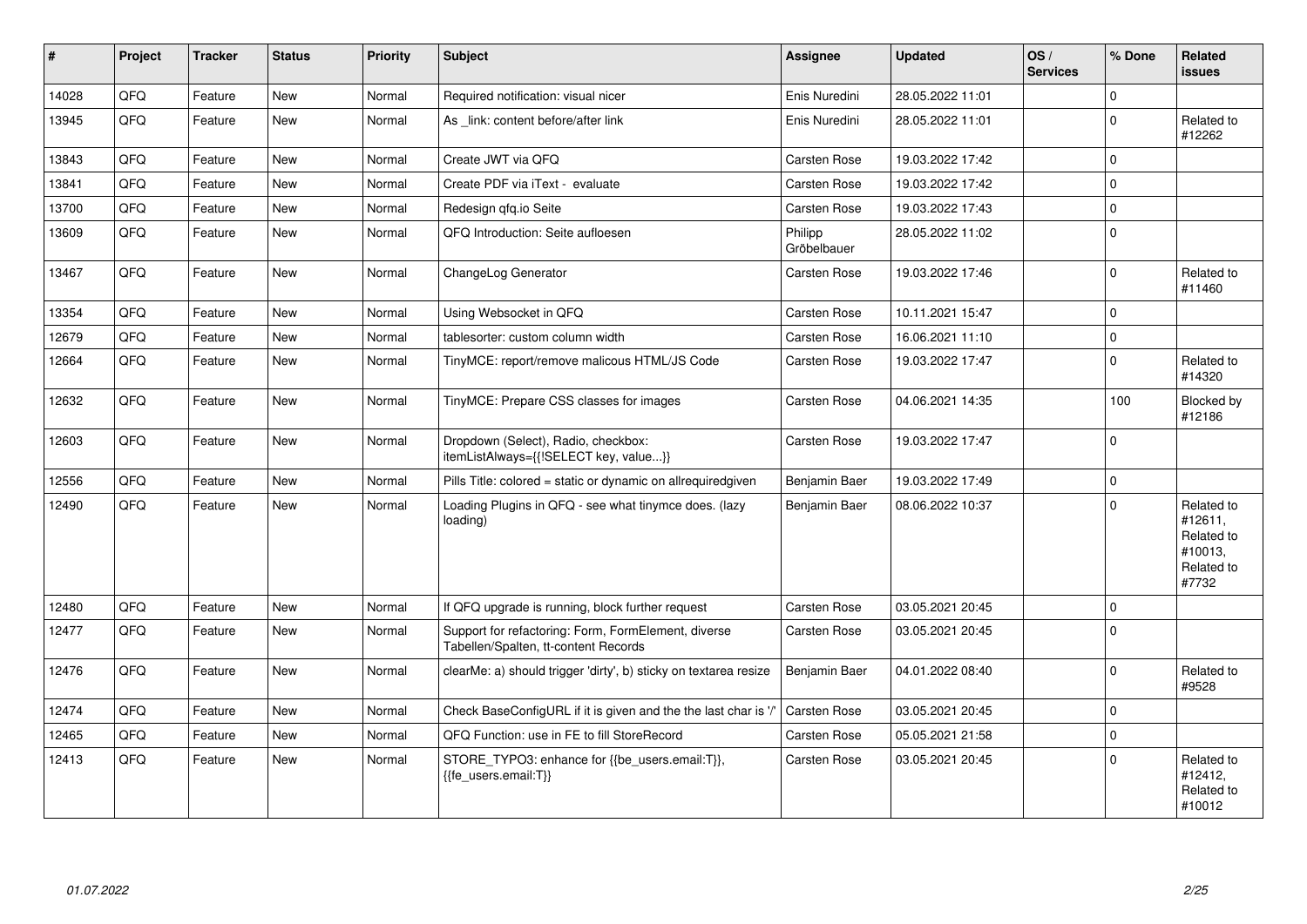| #     | Project | <b>Tracker</b> | <b>Status</b> | <b>Priority</b> | <b>Subject</b>                                                                                                 | <b>Assignee</b>                                        | <b>Updated</b>   | OS/<br><b>Services</b> | % Done      | Related<br>issues                             |                      |
|-------|---------|----------------|---------------|-----------------|----------------------------------------------------------------------------------------------------------------|--------------------------------------------------------|------------------|------------------------|-------------|-----------------------------------------------|----------------------|
| 12412 | QFQ     | Feature        | <b>New</b>    | Normal          | Action/Escape qualifier 'e' (empty), '0': if given, an empty<br>string (or '0') will be treated as 'not found' | Carsten Rose                                           | 08.05.2021 09:40 |                        | $\Omega$    | Related to<br>#12413.<br>Related to<br>#10012 |                      |
| 12400 | QFQ     | Feature        | <b>New</b>    | Normal          | Tutorial ist in QFQ Doku, Wird in der Suche gefunden, es<br>gibt aber kein Menupunkt - Inhalt ueberpruefen     | Carsten Rose                                           | 03.05.2021 20:45 |                        | $\Omega$    |                                               |                      |
| 12330 | QFQ     | Feature        | <b>New</b>    | Normal          | Copy to input field / text area / TinyMCE                                                                      | <b>Carsten Rose</b>                                    | 07.04.2021 09:01 |                        | $\mathbf 0$ |                                               |                      |
| 12269 | QFQ     | Feature        | New           | Normal          | 2FA - Login                                                                                                    | Carsten Rose                                           | 03.05.2021 20:45 |                        | 0           |                                               |                      |
| 12163 | QFQ     | Feature        | <b>New</b>    | Normal          | Checkbox: table wrap                                                                                           | Carsten Rose                                           | 03.05.2021 20:51 |                        | $\mathbf 0$ |                                               |                      |
| 12162 | QFQ     | Feature        | New           | Normal          | FE.type=sendmail: personalized mailing (several mails) via<br>template                                         | <b>Carsten Rose</b>                                    | 03.05.2021 20:45 |                        | $\mathbf 0$ |                                               |                      |
| 12156 | QFQ     | Feature        | <b>New</b>    | Normal          | Form: Optional disable 'leave page'                                                                            |                                                        | 03.05.2021 20:45 |                        | $\mathbf 0$ |                                               |                      |
| 12146 | QFQ     | Feature        | <b>New</b>    | Normal          | Autocron Job: Anzeigen wann der naechste Job ausgefuehrt<br>wird, resp das er nicht ausgefuehrt wird           | Carsten Rose                                           | 15.03.2021 15:23 |                        | 0           |                                               |                      |
| 12135 | QFQ     | Feature        | <b>New</b>    | Normal          | Subrecord: Notiz                                                                                               |                                                        | 24.04.2021 16:58 |                        | $\mathbf 0$ |                                               |                      |
| 12119 | QFQ     | Feature        | New           | Normal          | AS paged: error message missing if there ist no 'r' argument.                                                  | <b>Carsten Rose</b>                                    | 03.05.2021 20:51 |                        | 0           |                                               |                      |
| 12109 | QFQ     | Feature        | New           | Normal          | Donwload Link: Plain, SIP, Persistent Link, Peristent SIP -<br>new notation                                    | Carsten Rose                                           | 03.05.2021 20:45 |                        | $\mathbf 0$ | Related to<br>#12085                          |                      |
| 12039 | QFQ     | Feature        | <b>New</b>    | Normal          | Missing htmlSpecialChar() in pre processing on form submit                                                     |                                                        | 18.02.2021 00:09 |                        | $\Omega$    | Related to<br>#14320                          |                      |
| 12038 | QFQ     | Feature        | New           | Normal          | a) STORE_VAR: filenameOnlyStripUniq, b) SP:<br>QSTRIPUNIQ()                                                    |                                                        | 17.02.2021 23:55 |                        | $\mathbf 0$ |                                               |                      |
| 12024 | QFQ     | Feature        | New           | Normal          | Excel Export: text columns by default decode<br>htmlspeciachar()                                               | Carsten Rose                                           | 17.02.2021 23:55 |                        | $\mathbf 0$ | Related to<br>#12022                          |                      |
| 12023 | QFQ     | Feature        | New           | Normal          | MySQL Stored Precdure: QDECODESPECIALCHAR()                                                                    | <b>Carsten Rose</b>                                    | 16.02.2021 11:16 |                        | $\mathbf 0$ | Related to<br>#12022                          |                      |
| 11955 | QFQ     | Feature        | New           | Normal          | subrecord: new title option to set <th> attributes - e.g. to<br/>customize tablesorter options.</th>           | attributes - e.g. to<br>customize tablesorter options. | Carsten Rose     | 03.05.2021 20:47       |             | 0                                             | Related to<br>#11775 |
| 11892 | QFQ     | Feature        | New           | Normal          | tablesorter: columns with links are hard to order - new<br>qualifier 'Y: <ord>'</ord>                          | Enis Nuredini                                          | 23.03.2022 09:22 |                        | $\mathbf 0$ |                                               |                      |
| 11775 | QFQ     | Feature        | <b>New</b>    | Normal          | Subrecord Tooltip pro Feld                                                                                     | Carsten Rose                                           | 18.12.2020 15:22 |                        | $\mathbf 0$ | Related to<br>#11955                          |                      |
| 11747 | QFQ     | Feature        | New           | Normal          | Maintenance Page with Redirect                                                                                 | Carsten Rose                                           | 03.05.2021 20:47 |                        | 0           | Related to<br>#11741                          |                      |
| 11716 | QFQ     | Feature        | New           | Normal          | Form an beliebiger Stelle im Report anzeigen                                                                   |                                                        | 09.12.2020 09:47 |                        | $\mathbf 0$ |                                               |                      |
| 11702 | QFQ     | Feature        | New           | Normal          | HTML Special Char makes no sense for 'allbut' if '&' is<br>forbidden                                           | Carsten Rose                                           | 07.12.2021 16:35 |                        | $\mathbf 0$ | Related to<br>#5112,<br>Related to<br>#14320  |                      |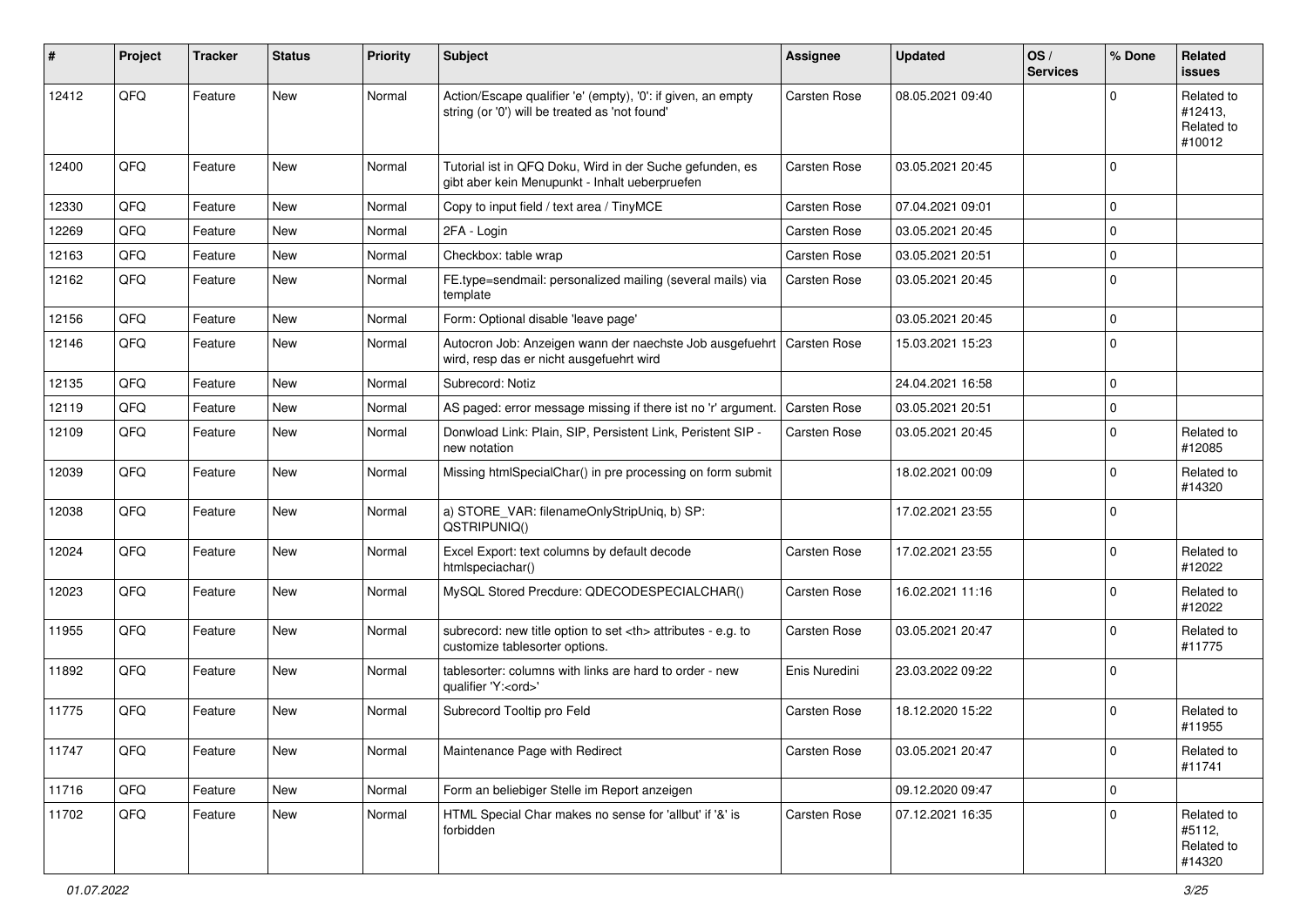| ∦     | Project | <b>Tracker</b> | <b>Status</b> | <b>Priority</b> | Subject                                                                                                                               | <b>Assignee</b>     | <b>Updated</b>   | OS/<br><b>Services</b> | % Done      | Related<br>issues         |
|-------|---------|----------------|---------------|-----------------|---------------------------------------------------------------------------------------------------------------------------------------|---------------------|------------------|------------------------|-------------|---------------------------|
| 11535 | QFQ     | Feature        | <b>New</b>    | Normal          | Ability to create SQL columns in frontend QFQ forms                                                                                   |                     | 17.11.2020 12:11 |                        | $\Omega$    |                           |
| 11534 | QFQ     | Feature        | New           | Normal          | Report: Action on selected rows - Table batchprocessing<br>feature                                                                    |                     | 18.11.2020 08:15 |                        | $\mathbf 0$ |                           |
| 11523 | QFQ     | Feature        | New           | Normal          | Mit dynamic Update erkennen, ob Upload gemacht wurde                                                                                  | Carsten Rose        | 13.11.2020 15:07 |                        | $\mathbf 0$ | Related to<br>#9533       |
| 11516 | QFQ     | Feature        | <b>New</b>    | Normal          | Multi Page Form (Previous/Next Buttons)                                                                                               | <b>Carsten Rose</b> | 16.03.2021 17:52 |                        | $\Omega$    |                           |
| 11504 | QFQ     | Feature        | New           | Normal          | Dynamic Update: Button text update for 'Save',' Close' &<br>'Delete'                                                                  | Carsten Rose        | 12.11.2020 23:44 |                        | $\mathbf 0$ |                           |
| 11460 | QFQ     | Feature        | <b>New</b>    | Normal          | Easier creation of changelog: gitchangelog                                                                                            | <b>Carsten Rose</b> | 12.06.2021 10:20 |                        | $\mathbf 0$ | Related to<br>#13467      |
| 11080 | QFQ     | Feature        | <b>New</b>    | Normal          | Send MQTT messages                                                                                                                    | Carsten Rose        | 29.08.2020 19:49 |                        | $\mathbf 0$ |                           |
| 10996 | QFQ     | Feature        | <b>New</b>    | Normal          | Download video via sip: no seek                                                                                                       | Carsten Rose        | 12.08.2020 14:18 |                        | $\mathbf 0$ |                           |
| 10979 | QFQ     | Feature        | <b>New</b>    | Normal          | Ajax Calls an API - dataReport                                                                                                        | <b>Carsten Rose</b> | 11.05.2022 12:15 |                        | $\mathbf 0$ |                           |
| 10976 | QFQ     | Feature        | New           | Normal          | Excel Export Verbesserungen                                                                                                           | <b>Carsten Rose</b> | 06.08.2020 10:56 |                        | $\mathbf 0$ |                           |
| 10874 | QFQ     | Feature        | New           | Normal          | Erstellen eines Foreign Keys in der Tabelle "FormElement"                                                                             |                     | 13.07.2020 10:11 |                        | $\mathbf 0$ |                           |
| 10819 | QFQ     | Feature        | New           | Normal          | Persistent SIP - second try                                                                                                           | Carsten Rose        | 29.06.2020 23:02 |                        | $\mathbf 0$ | Related to<br>#6261       |
| 10763 | QFQ     | Feature        | <b>New</b>    | Normal          | form accessed and submitted despite logout?                                                                                           |                     | 16.06.2020 11:43 |                        | $\Omega$    |                           |
| 10714 | QFQ     | Feature        | <b>New</b>    | Normal          | multi Table Form                                                                                                                      | Carsten Rose        | 16.03.2021 18:44 |                        | $\mathbf 0$ |                           |
| 10593 | QFQ     | Feature        | <b>New</b>    | Normal          | label2: text behind input element                                                                                                     | Carsten Rose        | 16.05.2020 10:57 |                        | $\mathbf 0$ |                           |
| 10463 | QFQ     | Feature        | New           | Normal          | Report _link: expliztes setzen von HTML Tags (Bedarf fuer<br>'data-selenium' & 'id')                                                  | Enis Nuredini       | 23.03.2022 09:23 |                        | $\mathbf 0$ | Related to<br>#7648       |
| 10384 | QFQ     | Feature        | <b>New</b>    | Normal          | Parameter Exchange QFQ Instances                                                                                                      |                     | 07.05.2020 09:38 |                        | $\mathbf 0$ |                           |
| 10345 | QFQ     | Feature        | <b>New</b>    | Normal          | Templates - Patterns QFQ Style                                                                                                        |                     | 03.05.2021 21:01 |                        | $\Omega$    | Related to<br>#10713      |
| 10119 | QFQ     | Feature        | New           | Normal          | Dropdown (selectlist) & TypeAhead: format and catagorize<br>list                                                                      | Carsten Rose        | 07.05.2020 09:36 |                        | $\mathbf 0$ |                           |
| 10115 | QFQ     | Feature        | <b>New</b>    | Normal          | TypeAhead: static list                                                                                                                | Carsten Rose        | 26.02.2020 16:42 |                        | 100         |                           |
| 10080 | QFQ     | Feature        | New           | Normal          | Popup on 'save' / 'close': configure dialog (answer<br>yes/no/cancle/)                                                                | <b>Carsten Rose</b> | 28.03.2021 20:52 |                        | 0           | Is duplicate of<br>#12262 |
| 10014 | QFQ     | Feature        | New           | Normal          | Manual.rst: describe behaviour and process order of<br>fillStoreVar, slaveId, sqlBefore,                                              | Carsten Rose        | 01.02.2020 22:31 |                        | 0           |                           |
| 9983  | QFQ     | Feature        | New           | Normal          | Report Notation: new keyword 'range'                                                                                                  | Carsten Rose        | 01.02.2020 15:55 |                        | $\mathbf 0$ |                           |
| 9927  | QFQ     | Feature        | New           | Normal          | QFQ Update: a) Update nur machen wenn BE User<br>eingeloggt ist., b) Bei Fehler genaue Meldung welcher<br>Updateschritt Probleme hat. | Carsten Rose        | 22.01.2020 12:59 |                        | $\mathbf 0$ |                           |
| 9853  | QFG     | Feature        | New           | Normal          | Check das SQL / QFQ / Mail Logfile geschrieben wird                                                                                   |                     | 09.01.2020 11:15 |                        | 0           |                           |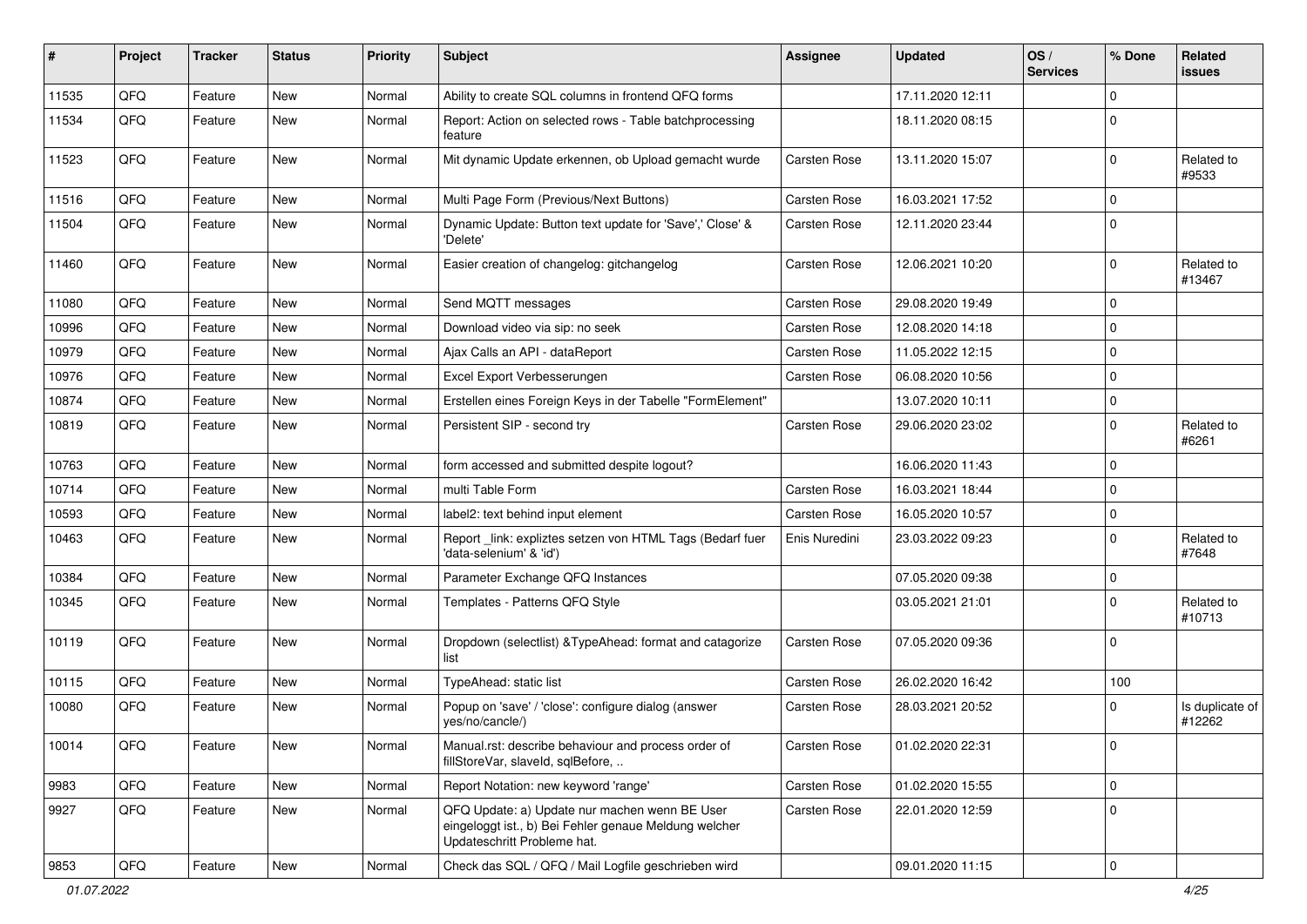| $\vert$ # | Project | <b>Tracker</b> | <b>Status</b> | <b>Priority</b> | <b>Subject</b>                                                                                         | <b>Assignee</b>     | <b>Updated</b>   | OS/<br><b>Services</b> | % Done      | Related<br>issues                                                    |
|-----------|---------|----------------|---------------|-----------------|--------------------------------------------------------------------------------------------------------|---------------------|------------------|------------------------|-------------|----------------------------------------------------------------------|
| 9811      | QFQ     | Feature        | New           | Normal          | Report: tag every n'th row                                                                             | <b>Carsten Rose</b> | 01.02.2020 23:22 |                        | $\mathbf 0$ |                                                                      |
| 9781      | QFQ     | Feature        | <b>New</b>    | Normal          | Button: CSS class to make buttons smaller                                                              | <b>Carsten Rose</b> | 01.02.2020 23:22 |                        | $\mathbf 0$ |                                                                      |
| 9777      | QFQ     | Feature        | New           | Normal          | Logging QFQ Variables                                                                                  | Carsten Rose        | 16.12.2019 17:17 |                        | $\mathbf 0$ |                                                                      |
| 9707      | QFQ     | Feature        | <b>New</b>    | Normal          | SIP security: encode pageld and check pageld on decode                                                 | <b>Carsten Rose</b> | 01.02.2020 23:22 |                        | $\mathbf 0$ |                                                                      |
| 9706      | QFQ     | Feature        | New           | Normal          | Multi File Upload (hidden template group)                                                              | Carsten Rose        | 01.02.2020 23:22 |                        | $\mathbf 0$ | Related to<br>#7521,<br>Related to<br>#5562,<br>Related to<br>#13330 |
| 9602      | QFQ     | Feature        | <b>New</b>    | Normal          | Form definition as JSON                                                                                | Carsten Rose        | 01.02.2020 23:21 |                        | $\Omega$    | Related to<br>#9600                                                  |
| 9537      | QFQ     | Feature        | <b>New</b>    | Normal          | FormEditor: Edit fieldset in FrontEnd                                                                  | <b>Carsten Rose</b> | 01.02.2020 23:22 |                        | $\mathbf 0$ |                                                                      |
| 9352      | QFQ     | Feature        | <b>New</b>    | Normal          | FE 'Native' fire slaveld, sqlAfter, sqlIns                                                             | <b>Carsten Rose</b> | 01.02.2020 23:22 |                        | $\mathbf 0$ |                                                                      |
| 9348      | QFQ     | Feature        | New           | Normal          | defaultThumbnailSize: pre render thumbnails                                                            | <b>Carsten Rose</b> | 12.06.2021 09:05 |                        | $\mathbf 0$ |                                                                      |
| 9221      | QFQ     | Feature        | New           | Normal          | typeAhead: Zeichenlimite ausschalten                                                                   | <b>Carsten Rose</b> | 29.06.2022 22:36 |                        | $\mathbf 0$ |                                                                      |
| 9208      | QFQ     | Feature        | <b>New</b>    | Normal          | Manage 'recent' records                                                                                | <b>Carsten Rose</b> | 01.02.2020 23:22 |                        | $\mathbf 0$ |                                                                      |
| 9136      | QFQ     | Feature        | <b>New</b>    | Normal          | Create ZIP files with dynamic PDFs                                                                     | <b>Carsten Rose</b> | 01.02.2020 23:22 |                        | $\mathbf 0$ |                                                                      |
| 9129      | QFQ     | Feature        | New           | Normal          | sqlValidate: Message as notification, not as error                                                     | Carsten Rose        | 01.02.2020 23:22 |                        | $\Omega$    | Related to<br>#9128                                                  |
| 9128      | QFQ     | Feature        | New           | Normal          | Error Message: not replaced variables- a) replace back to<br>'{{', b) underline                        | <b>Carsten Rose</b> | 01.02.2020 23:22 |                        | $\Omega$    | Related to<br>#9129                                                  |
| 8975      | QFQ     | Feature        | New           | Normal          | Report Notation: 2.0                                                                                   | <b>Carsten Rose</b> | 01.02.2020 23:22 |                        | $\Omega$    | Related to<br>#8963                                                  |
| 8806      | QFQ     | Feature        | <b>New</b>    | Normal          | SQL Function nl2br                                                                                     | <b>Carsten Rose</b> | 01.02.2020 23:22 |                        | $\mathbf 0$ |                                                                      |
| 8719      | QFQ     | Feature        | <b>New</b>    | Normal          | extraButtonLock: add support for 0/1                                                                   | <b>Carsten Rose</b> | 01.02.2020 23:22 |                        | $\mathbf 0$ |                                                                      |
| 8702      | QFQ     | Feature        | New           | Normal          | Load Record which is locked: missing user info                                                         | Carsten Rose        | 11.12.2019 16:16 |                        | $\Omega$    | Related to<br>#9789                                                  |
| 8336      | QFQ     | Feature        | New           | Normal          | Form > modified > Close New: a) Optional disable popup, b)<br>custom text, c) mode on save: close stay | Carsten Rose        | 01.02.2020 23:22 |                        | 0           | Related to<br>#8335                                                  |
| 8217      | QFQ     | Feature        | <b>New</b>    | Normal          | if-elseif-else construct                                                                               | Carsten Rose        | 16.03.2021 18:41 |                        | 0           | Related to<br>#10716                                                 |
| 8187      | QFQ     | Feature        | New           | Normal          | Subrecord: enable/hide new button - make new/edit/delete<br>customizeable.                             | Carsten Rose        | 06.03.2021 18:44 |                        | $\mathbf 0$ | Related to<br>#11326                                                 |
| 8089      | QFQ     | Feature        | New           | Normal          | Copy/Paste for FormElements                                                                            | <b>Carsten Rose</b> | 01.02.2020 23:22 |                        | 0           |                                                                      |
| 7924      | QFQ     | Feature        | New           | Normal          | Radio/Checkbox with Tooltip                                                                            | Carsten Rose        | 01.02.2020 23:22 |                        | $\mathbf 0$ |                                                                      |
| 7920      | QFG     | Feature        | New           | Normal          | FE: Syntax Highlight, Zeinlenumbruch                                                                   | <b>Carsten Rose</b> | 01.02.2020 10:03 |                        | $\pmb{0}$   |                                                                      |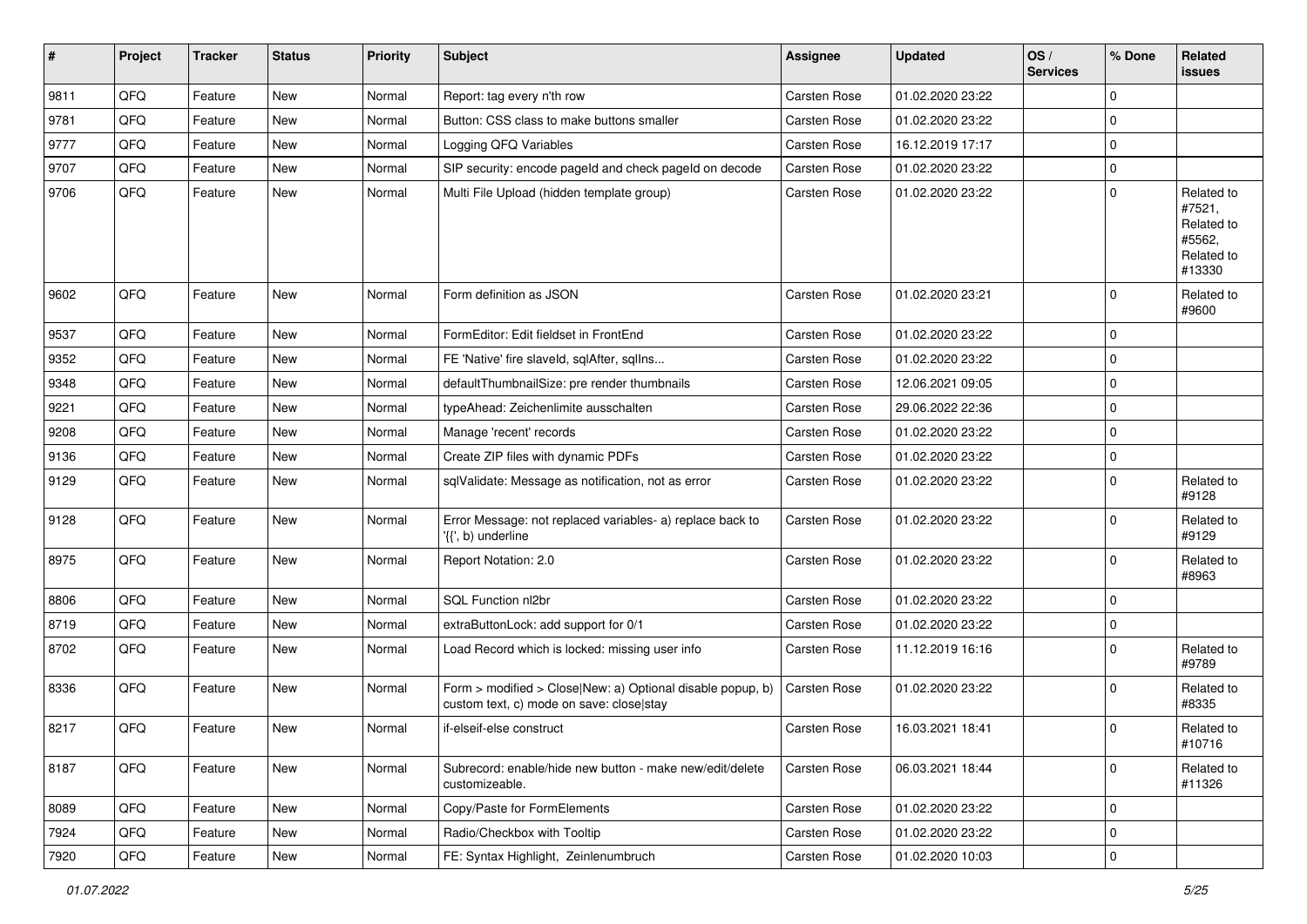| #    | Project | <b>Tracker</b> | <b>Status</b> | <b>Priority</b> | <b>Subject</b>                                                                                                             | <b>Assignee</b>     | <b>Updated</b>   | OS/<br><b>Services</b> | % Done      | Related<br><b>issues</b>                    |
|------|---------|----------------|---------------|-----------------|----------------------------------------------------------------------------------------------------------------------------|---------------------|------------------|------------------------|-------------|---------------------------------------------|
| 7812 | QFQ     | Feature        | New           | Normal          | FE 'Subrecord' - new option 'subrecordShowFilter',<br>'subrecordPaging'                                                    | Carsten Rose        | 01.02.2020 23:22 |                        | $\Omega$    |                                             |
| 7683 | QFQ     | Feature        | New           | Normal          | Special column names in '{{ SELECT  AS _link }}' should<br>be detected                                                     | <b>Carsten Rose</b> | 01.02.2020 23:21 |                        | $\mathbf 0$ |                                             |
| 7681 | QFQ     | Feature        | New           | Normal          | Optional switch off 'check for modified record'                                                                            | Carsten Rose        | 01.02.2020 23:21 |                        | 0           |                                             |
| 7660 | QFQ     | Feature        | <b>New</b>    | Normal          | IMAP: import mails to DB, move / delete mails                                                                              | Carsten Rose        | 01.02.2020 09:52 |                        | 0           |                                             |
| 7521 | QFQ     | Feature        | New           | Normal          | TemplateGroup: fe.type=upload                                                                                              | Carsten Rose        | 01.02.2020 23:21 |                        | $\mathbf 0$ | Related to<br>#9706                         |
| 7520 | QFQ     | Feature        | <b>New</b>    | Normal          | QR Code:  AS _qr ( AS _link)                                                                                               | Carsten Rose        | 01.02.2020 23:22 |                        | $\mathbf 0$ |                                             |
| 7519 | QFQ     | Feature        | New           | Normal          | Select: Multi                                                                                                              | Carsten Rose        | 01.02.2020 23:22 |                        | 0           |                                             |
| 7481 | QFQ     | Feature        | New           | Normal          | Detect 'BaseUrl' automatically                                                                                             | Carsten Rose        | 01.02.2020 23:21 |                        | $\mathbf 0$ |                                             |
| 7480 | QFQ     | Feature        | New           | Normal          | Record History (Undo / Redo)                                                                                               | Carsten Rose        | 11.12.2019 16:16 |                        | $\mathbf 0$ | Related to<br>#2361                         |
| 7342 | QFQ     | Feature        | New           | Normal          | add content = hide_this                                                                                                    | Carsten Rose        | 01.02.2020 23:21 |                        | $\mathbf 0$ |                                             |
| 7280 | QFQ     | Feature        | New           | Normal          | recently used table                                                                                                        | <b>Carsten Rose</b> | 01.02.2020 23:21 |                        | 0           |                                             |
| 7239 | QFQ     | Feature        | New           | Normal          | TinyMCE: html tag whitelist                                                                                                | Carsten Rose        | 01.02.2020 23:21 |                        | $\mathbf 0$ | Related to<br>#14320                        |
| 7175 | QFQ     | Feature        | New           | Normal          | Upload: md5 hash as filename                                                                                               | Carsten Rose        | 01.02.2020 23:21 |                        | 0           |                                             |
| 7119 | QFQ     | Feature        | New           | Normal          | Upload: scaleDownWidth, scaleDownHeight                                                                                    | Carsten Rose        | 01.02.2020 23:21 |                        | $\mathbf 0$ |                                             |
| 7109 | QFQ     | Feature        | New           | Normal          | Dynamic Updates: row/element hide                                                                                          | Carsten Rose        | 01.02.2020 23:22 |                        | 0           | Has duplicate<br>#4081                      |
| 7102 | QFQ     | Feature        | New           | Normal          | Comment sign in report: '#' and '--'                                                                                       | Carsten Rose        | 01.02.2020 23:21 |                        | $\Omega$    |                                             |
| 7099 | QFQ     | Feature        | New           | Normal          | Redesign FormEditor                                                                                                        | Carsten Rose        | 01.02.2020 23:21 |                        | 0           |                                             |
| 6855 | QFQ     | Feature        | New           | Normal          | With {{feUser:U}}!={{feUser:T}}: Save / Delete: only possible<br>with {{feUserSave:U}}='yes' and '{{feUserDelete:U}}='yes' | Carsten Rose        | 01.02.2020 23:21 |                        | 0           |                                             |
| 6765 | QFQ     | Feature        | New           | Normal          | Moeglichkeit via QFQ eigene Logs zu schreiben                                                                              | <b>Carsten Rose</b> | 01.02.2020 23:21 |                        | 0           |                                             |
| 6723 | QFQ     | Feature        | New           | Normal          | Report QFQ Installation and Version                                                                                        | Carsten Rose        | 12.06.2021 09:07 |                        | $\mathbf 0$ |                                             |
| 6609 | QFQ     | Feature        | New           | Normal          | Formlet: JSON API erweitern                                                                                                | <b>Carsten Rose</b> | 01.02.2020 23:21 |                        | 50          |                                             |
| 6602 | QFQ     | Feature        | New           | Normal          | Formlet: in Report auf Mausklick ein mini-form oeffnen                                                                     | Carsten Rose        | 11.12.2019 16:16 |                        | 0           |                                             |
| 6594 | QFG     | Feature        | New           | Normal          | Excel: on download, check if there is a valid sip                                                                          | Carsten Rose        | 01.02.2020 23:21 |                        | 0           |                                             |
| 6437 | QFQ     | Feature        | New           | Normal          | Neuer Mode Button bei FormElementen                                                                                        | Carsten Rose        | 01.02.2020 23:21 |                        | $\Omega$    | Related to<br>#9668,<br>Blocked by<br>#9678 |
| 6292 | QFQ     | Feature        | New           | Normal          | Download: File speichern mit Hash aber original Filename in   Carsten Rose<br>der Datenbank vermerken fuer Downloads       |                     | 01.02.2020 23:21 |                        | $\mathbf 0$ |                                             |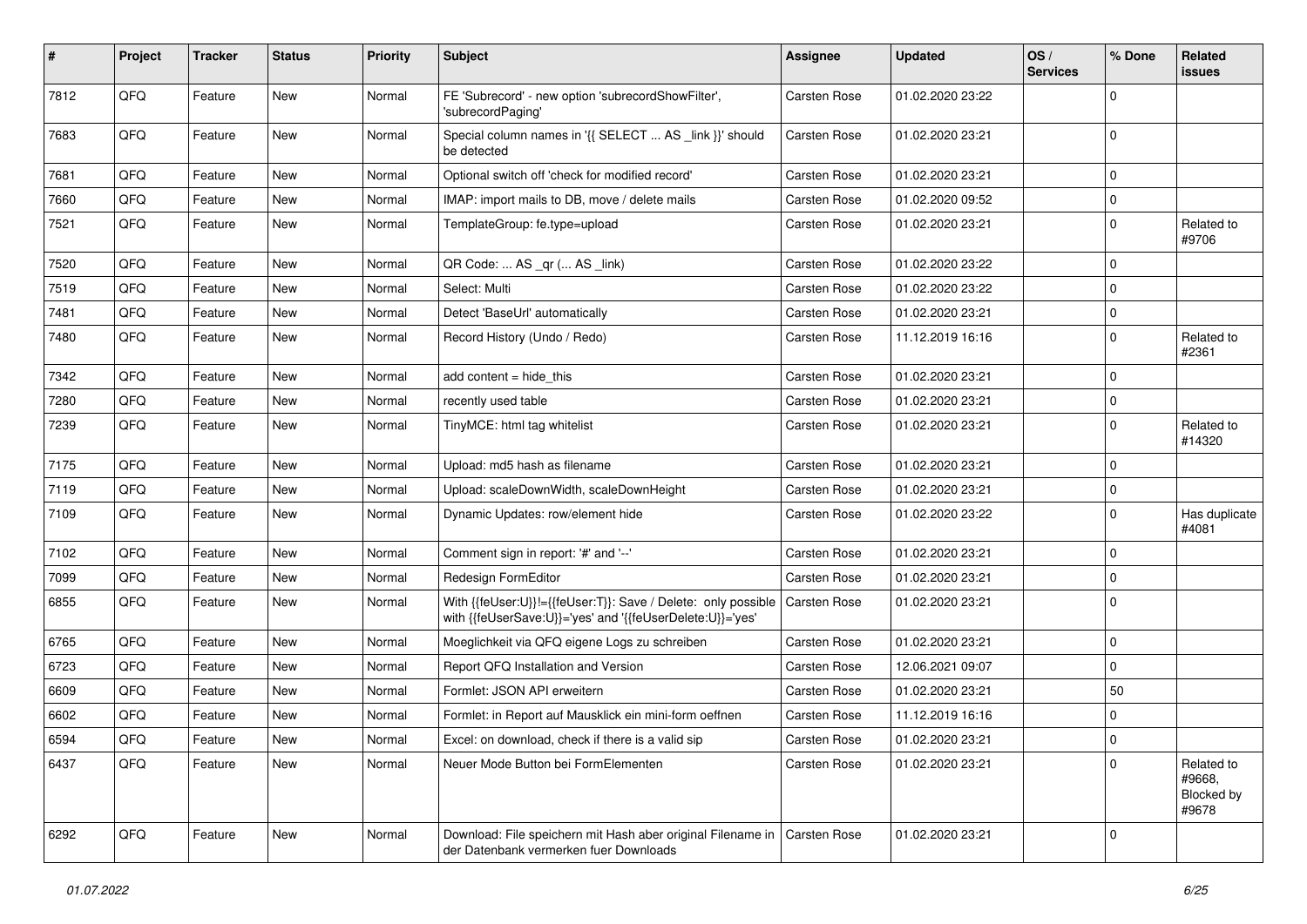| ∦     | Project | <b>Tracker</b> | <b>Status</b> | <b>Priority</b> | <b>Subject</b>                                                                                         | <b>Assignee</b>     | <b>Updated</b>   | OS/<br><b>Services</b> | % Done      | Related<br>issues                           |
|-------|---------|----------------|---------------|-----------------|--------------------------------------------------------------------------------------------------------|---------------------|------------------|------------------------|-------------|---------------------------------------------|
| 6289  | QFQ     | Feature        | <b>New</b>    | Normal          | Form: Log                                                                                              | <b>Carsten Rose</b> | 01.02.2020 23:21 |                        | $\mathbf 0$ |                                             |
| 6261  | QFQ     | Feature        | New           | Normal          | Persistent SIP                                                                                         | <b>Carsten Rose</b> | 12.06.2021 09:07 |                        | $\mathbf 0$ | Related to<br>#10819                        |
| 5782  | QFQ     | Feature        | <b>New</b>    | Normal          | NextCloud API                                                                                          | <b>Carsten Rose</b> | 01.02.2020 10:02 |                        | $\mathbf 0$ |                                             |
| 5345  | QFQ     | Feature        | New           | Normal          | Report: UPDATE / INSERT / DELETE statements should<br>trigger subqueries, depending on the result.     | <b>Carsten Rose</b> | 27.05.2020 16:11 |                        | $\mathbf 0$ |                                             |
| 5131  | QFQ     | Feature        | New           | Normal          | Activate Spin Gear ('wait/busy' indicator) via LINK attribute                                          | <b>Carsten Rose</b> | 01.02.2020 23:21 |                        | $\mathbf 0$ |                                             |
| 4413  | QFQ     | Feature        | <b>New</b>    | Normal          | fieldset: show/hidden, modeSql, dynamicUpdate                                                          | <b>Carsten Rose</b> | 09.02.2022 15:19 |                        | $\mathbf 0$ |                                             |
| 4250  | QFQ     | Feature        | <b>New</b>    | Normal          | AutoCron in QFQ via PHP                                                                                | <b>Carsten Rose</b> | 01.02.2020 23:21 |                        | $\mathbf 0$ | Related to<br>#3292,<br>Related to<br>#3291 |
| 4082  | QFQ     | Feature        | New           | Normal          | Dynamic Update: modeSql - useful default                                                               | Carsten Rose        | 01.02.2020 23:22 |                        | 0           |                                             |
| 4050  | QFQ     | Feature        | <b>New</b>    | Normal          | sql.log: 1) FormElement ID which causes a specific action,<br>2) Result in the same row.               | <b>Carsten Rose</b> | 15.04.2020 11:35 |                        | $\mathbf 0$ | Related to<br>#5458                         |
| 4023  | QFQ     | Feature        | New           | Normal          | prepared statements - FE action: salveld, sqllnsert,<br>sqlUpdate, sqlDelete, sqlBefore, sqlAfter      | <b>Carsten Rose</b> | 11.12.2019 16:15 |                        | $\mathbf 0$ |                                             |
| 4018  | QFQ     | Feature        | New           | Normal          | typeahead: long query parameter / answer triggers 'Attack<br>detected' and purges current SIP storage. | <b>Carsten Rose</b> | 29.06.2022 22:46 |                        | $\mathbf 0$ | Related to<br>#9077                         |
| 3864  | QFQ     | Feature        | <b>New</b>    | Normal          | Encrypt / decrypt field                                                                                | Enis Nuredini       | 30.06.2022 16:29 |                        | $\mathbf 0$ |                                             |
| 3504  | QFQ     | Feature        | New           | Normal          | Logging: welche Action FEs werden wann wie ausgefuehrt                                                 | <b>Carsten Rose</b> | 01.02.2020 23:21 |                        | $\Omega$    | Related to<br>#5458,<br>Related to<br>#4092 |
| 3432  | QFQ     | Feature        | New           | Normal          | subrecord: dynamicUpdate                                                                               | <b>Carsten Rose</b> | 11.06.2020 21:10 |                        | $\mathbf 0$ | Related to<br>#5691                         |
| 2361  | QFQ     | Feature        | New           | Normal          | Logging wer/wann/wo welches Formular aufgerufen hat                                                    | <b>Carsten Rose</b> | 11.12.2019 16:15 |                        | $\Omega$    | Related to<br>#4432,<br>Related to<br>#7480 |
| 12545 | QFQ     | Bug            | <b>New</b>    | Urgent          | sql.log not created / updated                                                                          | <b>Carsten Rose</b> | 14.12.2021 16:02 |                        | $\mathbf 0$ |                                             |
| 12468 | QFQ     | Bug            | New           | Urgent          | Form: update Form.title after save                                                                     | <b>Carsten Rose</b> | 03.05.2021 21:12 |                        | 0           |                                             |
| 13716 | QFQ     | <b>Bug</b>     | New           | High            | Firefox ask to store username/password                                                                 | Enis Nuredini       | 30.05.2022 09:31 |                        | O           | Related to<br>#13827                        |
| 12974 | QFQ     | Bug            | New           | High            | Sanitize Queries in Action-Elements                                                                    | Carsten Rose        | 07.12.2021 17:19 |                        | 0           |                                             |
| 12702 | QFQ     | <b>Bug</b>     | New           | High            | templateGroup: broken in multiDb Setup                                                                 | Carsten Rose        | 14.12.2021 16:02 |                        | $\mathbf 0$ |                                             |
| 12670 | QFQ     | <b>Bug</b>     | New           | High            | Dropdown-Menu classes können nicht mehr angegeben<br>werden                                            | Carsten Rose        | 07.12.2021 17:19 |                        | 0           |                                             |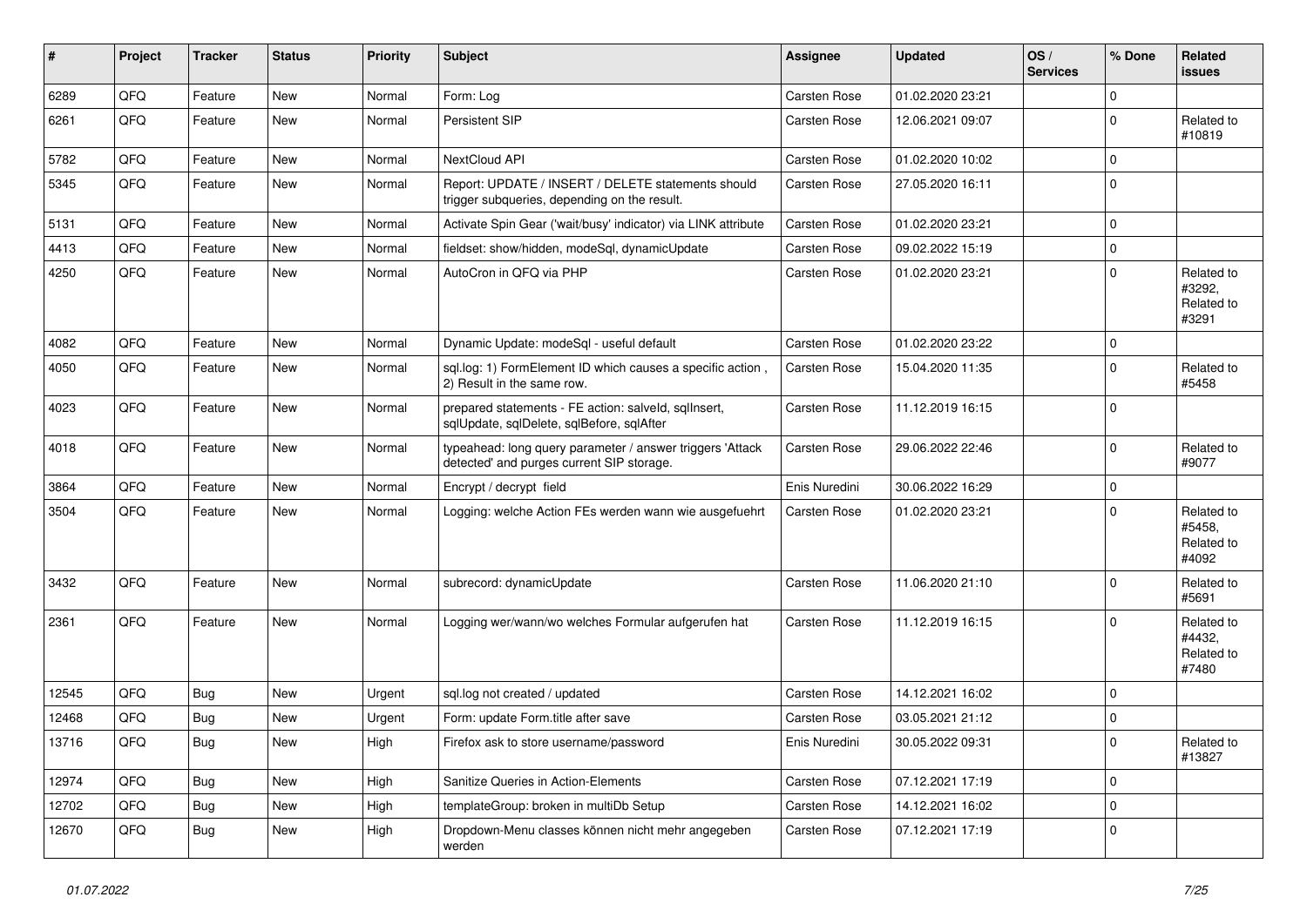| #     | Project | <b>Tracker</b> | <b>Status</b> | <b>Priority</b> | <b>Subject</b>                                                                   | <b>Assignee</b>     | <b>Updated</b>   | OS/<br><b>Services</b> | % Done         | Related<br><b>issues</b>                     |
|-------|---------|----------------|---------------|-----------------|----------------------------------------------------------------------------------|---------------------|------------------|------------------------|----------------|----------------------------------------------|
| 12513 | QFQ     | Bug            | <b>New</b>    | High            | Implement server side check of maxlength                                         | <b>Carsten Rose</b> | 07.12.2021 17:19 |                        | $\Omega$       |                                              |
| 12066 | QFQ     | <b>Bug</b>     | <b>New</b>    | High            | enterAsSubmit: Forward wird nicht ausgeführt                                     | Enis Nuredini       | 29.05.2022 09:23 |                        | $\mathbf 0$    |                                              |
| 11237 | QFQ     | Bug            | <b>New</b>    | High            | Radiobutton / parameter.buttonClass= btn-default - kein dirty<br>Trigger         | Benjamin Baer       | 03.05.2021 21:12 |                        | $\mathbf 0$    | Related to<br>#10766                         |
| 11057 | QFQ     | <b>Bug</b>     | <b>New</b>    | High            | Checkboxes ohne span.checkmark im Report werden<br>ausgeblendet                  | Benjamin Baer       | 03.05.2021 21:12 |                        | $\Omega$       | Related to<br>#11039                         |
| 10766 | QFQ     | Bug            | <b>New</b>    | High            | Radiobutton / parameter.buttonClass=btn-default: dynamic<br>update               |                     | 03.05.2021 21:12 |                        | $\Omega$       | Related to<br>#11237                         |
| 10640 | QFQ     | Bug            | <b>New</b>    | High            | TypeAhead Tag: FE editierbar trotz readOnly                                      | <b>Carsten Rose</b> | 03.05.2021 21:12 |                        | $\Omega$       | Related to<br>#7795                          |
| 10508 | QFQ     | Bug            | <b>New</b>    | High            | Multi Form broken on Multi DB Instance                                           | Carsten Rose        | 03.05.2021 21:12 |                        | $\mathbf 0$    |                                              |
| 10506 | QFQ     | Bug            | <b>New</b>    | High            | Template Group broken on MultiDB instance                                        | <b>Carsten Rose</b> | 03.05.2021 21:12 |                        | $\Omega$       | Related to<br>#10505                         |
| 10081 | QFQ     | Bug            | <b>New</b>    | High            | Stale record lock after 'forbidden' character                                    | <b>Carsten Rose</b> | 03.05.2021 21:12 |                        | $\Omega$       | Related to<br>#10082,<br>Related to<br>#9789 |
| 9531  | QFQ     | <b>Bug</b>     | <b>New</b>    | High            | FE File: Dynamic Update / modeSql / required detected<br>even it not set         | Carsten Rose        | 11.06.2021 20:32 |                        | $\Omega$       | Related to<br>#12398                         |
| 9347  | QFQ     | Bug            | <b>New</b>    | High            | FE.type=upload with dynamic show/hidden: required not<br>detected                | <b>Carsten Rose</b> | 12.06.2021 10:40 |                        | $\Omega$       | Related to<br>#5305.<br>Related to<br>#12398 |
| 8891  | QFQ     | Bug            | <b>New</b>    | High            | formSubmitLog: do not log passwords                                              | Enis Nuredini       | 25.03.2022 09:06 |                        | $\Omega$       |                                              |
| 8668  | QFQ     | <b>Bug</b>     | <b>New</b>    | High            | Pill disabled: dyamic mode 'hidden' not respected - FE is still<br>required      | <b>Carsten Rose</b> | 03.05.2021 21:14 |                        | $\Omega$       |                                              |
| 8431  | QFQ     | <b>Bug</b>     | <b>New</b>    | High            | autocron.php with wrong path                                                     | <b>Carsten Rose</b> | 03.05.2021 21:14 |                        | $\Omega$       |                                              |
| 8083  | QFQ     | <b>Bug</b>     | New           | High            | FormEditor: primary table list does not respect<br>'indexDb={{indexData:Y}}'     | Carsten Rose        | 03.05.2021 21:14 |                        | $\Omega$       | Has duplicate<br>#6678                       |
| 7899  | QFQ     | Bug            | <b>New</b>    | High            | Fe.type=password / retype / required: always complain<br>about missing value     | <b>Carsten Rose</b> | 03.05.2021 21:14 |                        | $\Omega$       |                                              |
| 7650  | QFQ     | Bug            | <b>New</b>    | High            | Optional do not show 'required' sign on FormElement                              | <b>Carsten Rose</b> | 03.05.2021 21:14 |                        | $\mathbf 0$    |                                              |
| 5459  | QFQ     | Bug            | <b>New</b>    | High            | Multi DB: spread system tables between 'QFQ' and<br>'Data'-DB                    | <b>Carsten Rose</b> | 03.05.2021 21:14 |                        | 0              | Related to<br>#4720                          |
| 5221  | QFQ     | <b>Bug</b>     | <b>New</b>    | High            | Download Dialog: Bleibt stehen in FF wenn Datei<br>automatisch gespeichert wird. | <b>Carsten Rose</b> | 03.05.2021 21:14 |                        | $\overline{0}$ |                                              |
| 14377 | QFQ     | Bug            | New           | Normal          | Documentation > General Tips: white page after migration                         | Enis Nuredini       | 19.06.2022 16:37 |                        | $\mathbf 0$    |                                              |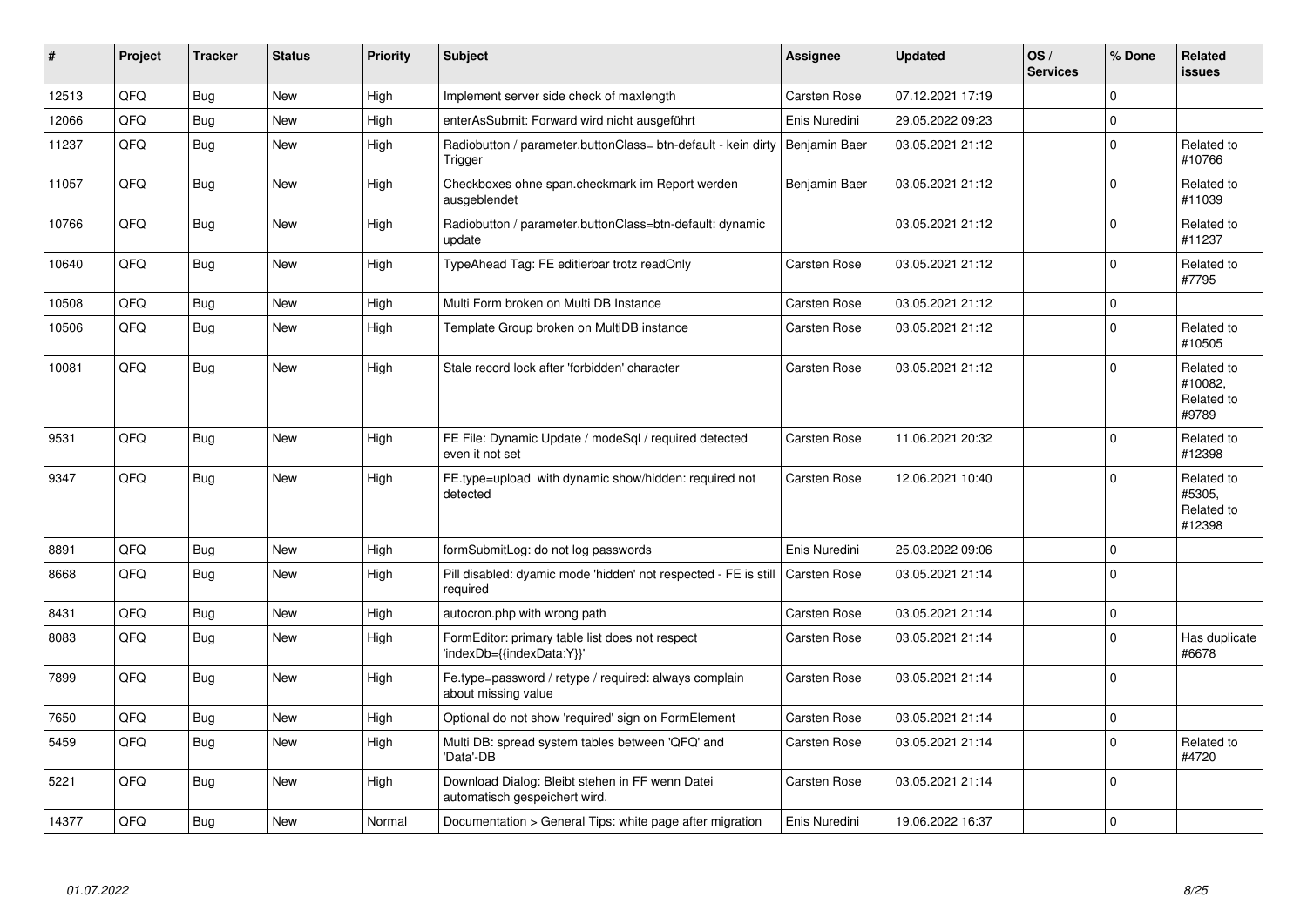| #     | Project | <b>Tracker</b> | <b>Status</b> | <b>Priority</b> | <b>Subject</b>                                                                                                                                      | <b>Assignee</b>     | <b>Updated</b>   | OS/<br><b>Services</b> | % Done      | <b>Related</b><br><b>issues</b>                  |
|-------|---------|----------------|---------------|-----------------|-----------------------------------------------------------------------------------------------------------------------------------------------------|---------------------|------------------|------------------------|-------------|--------------------------------------------------|
| 14322 | QFQ     | <b>Bug</b>     | <b>New</b>    | Normal          | Form Load: by default no scroll (save & close should be<br>visible)                                                                                 | Enis Nuredini       | 15.06.2022 14:12 |                        | $\Omega$    | Related to<br>#14321,<br>Related to<br>#6232     |
| 14305 | QFQ     | <b>Bug</b>     | <b>New</b>    | Normal          | Inline Report editing does not create history entries                                                                                               | <b>Carsten Rose</b> | 10.06.2022 11:55 |                        | 0           |                                                  |
| 14304 | QFQ     | <b>Bug</b>     | <b>New</b>    | Normal          | table sorter view safer does not work                                                                                                               | <b>Carsten Rose</b> | 10.06.2022 11:49 |                        | $\mathbf 0$ |                                                  |
| 14245 | QFQ     | <b>Bug</b>     | <b>New</b>    | Normal          | Form Save Btn bleibt disabled wenn Datumsfeld über<br>Datepicker geändert                                                                           | Enis Nuredini       | 27.05.2022 13:45 |                        | 0           | Related to<br>#13689                             |
| 14233 | QFQ     | <b>Bug</b>     | New           | Normal          | AS _link: question - HTML is not rendered                                                                                                           | Carsten Rose        | 28.05.2022 11:02 |                        | $\mathbf 0$ |                                                  |
| 14091 | QFQ     | <b>Bug</b>     | New           | Normal          | inconsistent template path for twig                                                                                                                 | <b>Carsten Rose</b> | 19.04.2022 18:36 |                        | $\mathbf 0$ |                                                  |
| 14077 | QFQ     | Bug            | New           | Normal          | As _link: Attribute 'class' missing by r:1 and r:3 - but should<br>set                                                                              | <b>Carsten Rose</b> | 28.05.2022 11:02 |                        | $\mathbf 0$ | Related to<br>#5342,<br>Related to<br>#4343      |
| 13706 | QFQ     | Bug            | <b>New</b>    | Normal          | Wrong CheckType in FieldElement LastStatus of Form Cron                                                                                             | <b>Carsten Rose</b> | 21.01.2022 18:20 |                        | $\mathbf 0$ |                                                  |
| 13689 | QFQ     | <b>Bug</b>     | <b>New</b>    | Normal          | Enter auf Eingabefeld mit ungültigem Wert führt zu blurry<br>Seite                                                                                  | Enis Nuredini       | 28.05.2022 10:53 |                        | 0           | Related to<br>#14245, Has<br>duplicate<br>#11891 |
| 13659 | QFQ     | <b>Bug</b>     | <b>New</b>    | Normal          | wrong sanitize class applied to R-store                                                                                                             | Carsten Rose        | 15.01.2022 14:23 |                        | $\mathbf 0$ |                                                  |
| 13647 | QFQ     | <b>Bug</b>     | <b>New</b>    | Normal          | Autofocus funktioniert nicht auf Chrome                                                                                                             | Benjamin Baer       | 19.03.2022 17:44 |                        | 0           |                                                  |
| 13592 | QFQ     | <b>Bug</b>     | <b>New</b>    | Normal          | QFQ Build Queue: das vergeben von Tags klappt nicht. Es<br>werden keine Releases gebaut.                                                            | Carsten Rose        | 19.03.2022 17:45 |                        | 0           |                                                  |
| 13528 | QFQ     | <b>Bug</b>     | <b>New</b>    | Normal          | qfq.io > releases: es wird kein neues Release angelegt                                                                                              | Benjamin Baer       | 19.03.2022 17:46 |                        | 0           |                                                  |
| 13460 | QFQ     | Bug            | New           | Normal          | Doc: Password set/reset  password should not processed<br>with 'html encode'                                                                        | Carsten Rose        | 19.03.2022 17:46 |                        | $\mathbf 0$ |                                                  |
| 13451 | QFQ     | <b>Bug</b>     | <b>New</b>    | Normal          | Character Counter / Max Character: Problem in Safari                                                                                                | Carsten Rose        | 15.04.2022 17:18 |                        | 0           |                                                  |
| 13332 | QFQ     | <b>Bug</b>     | <b>New</b>    | Normal          | Multi Form: Required Felder werden visuell nicht markiert.                                                                                          | <b>Carsten Rose</b> | 19.03.2022 17:47 |                        | 0           |                                                  |
| 13331 | QFQ     | Bug            | New           | Normal          | Multi Form: Clear Icon misplaced                                                                                                                    | <b>Carsten Rose</b> | 19.03.2022 17:47 |                        | 0           |                                                  |
| 12989 | QFQ     | <b>Bug</b>     | <b>New</b>    | Normal          | empty string does not trigger dynamic update                                                                                                        | Enis Nuredini       | 28.05.2022 11:09 |                        | 0           |                                                  |
| 12716 | QFQ     | <b>Bug</b>     | <b>New</b>    | Normal          | template group: Pattern only applied to first instance                                                                                              | Carsten Rose        | 19.03.2022 17:47 |                        | 0           |                                                  |
| 12714 | QFQ     | Bug            | New           | Normal          | Conversion of GIF to PDF broken when GIF contains Alpha.                                                                                            | <b>Carsten Rose</b> | 19.03.2022 17:49 |                        | 0           |                                                  |
| 12581 | QFQ     | Bug            | New           | Normal          | Form.forward=close: Record 'new' in new browser tab ><br>save (& close) >> Form is not reloaded with new created<br>record id and stays in mode=new | <b>Carsten Rose</b> | 19.03.2022 17:48 |                        | $\mathbf 0$ |                                                  |
| 12520 | QFQ     | <b>Bug</b>     | New           | Normal          | Switch FE User: still active even FE User session expired                                                                                           | Carsten Rose        | 19.03.2022 17:48 |                        | $\mathbf 0$ |                                                  |
| 12512 | QFQ     | Bug            | New           | Normal          | Some MySQL Installation can't use 'stored procedures'                                                                                               | Carsten Rose        | 19.03.2022 17:48 |                        | $\pmb{0}$   |                                                  |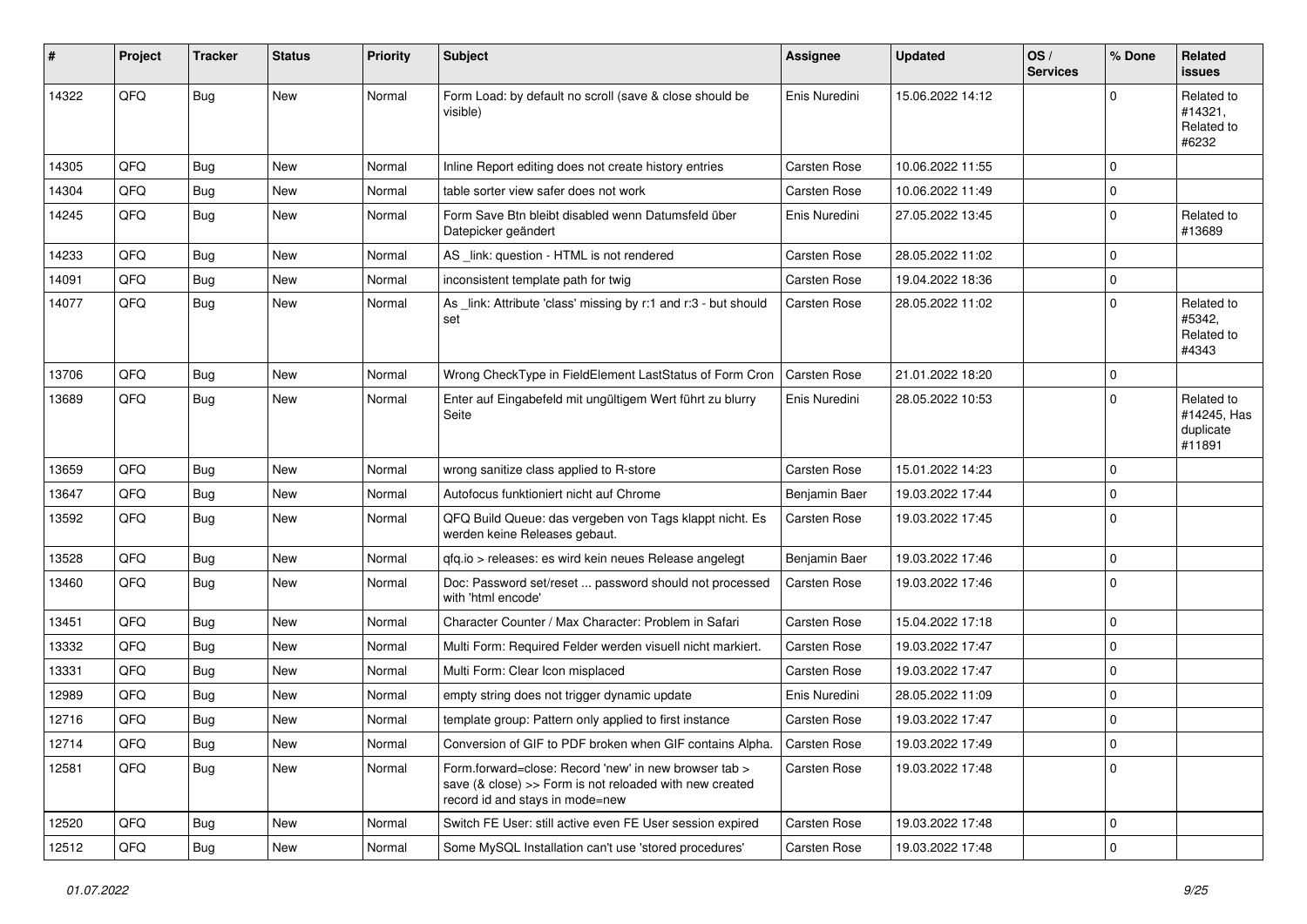| #     | Project | <b>Tracker</b> | <b>Status</b> | <b>Priority</b> | Subject                                                                             | <b>Assignee</b> | <b>Updated</b>   | OS/<br><b>Services</b> | % Done              | Related<br>issues                                                    |
|-------|---------|----------------|---------------|-----------------|-------------------------------------------------------------------------------------|-----------------|------------------|------------------------|---------------------|----------------------------------------------------------------------|
| 12327 | QFQ     | <b>Bug</b>     | New           | Normal          | Copy to clipboard: Glyphicon can not be changed                                     | Carsten Rose    | 27.12.2021 17:59 |                        | $\mathbf 0$         |                                                                      |
| 12187 | QFQ     | <b>Bug</b>     | New           | Normal          | Trigger FormAsFile() via Report: probably problem with multi<br>DB setup            | Carsten Rose    | 20.03.2021 21:20 |                        | $\mathbf 0$         |                                                                      |
| 12133 | QFQ     | <b>Bug</b>     | <b>New</b>    | Normal          | NPM, phpSpreadSheet aktualisieren                                                   | Carsten Rose    | 15.03.2021 09:04 |                        | $\mathbf 0$         |                                                                      |
| 12045 | QFQ     | <b>Bug</b>     | New           | Normal          | templateGroup afterSave FE: Aufruf ohne<br>sqlHonorFormElements funktioniert nicht  | Carsten Rose    | 18.02.2021 16:33 |                        | $\mathbf 0$         |                                                                      |
| 12040 | QFQ     | Bug            | New           | Normal          | FE Mode 'hidden' für zwei FEs auf einer Zeile                                       | Carsten Rose    | 18.02.2021 10:13 |                        | $\mathbf 0$         |                                                                      |
| 11752 | QFQ     | <b>Bug</b>     | New           | Normal          | checkbox renders multiple input elements with same name                             | Carsten Rose    | 17.12.2020 14:58 |                        | $\mathbf 0$         | Related to<br>#11750                                                 |
| 11715 | QFQ     | <b>Bug</b>     | New           | Normal          | acceptZeroAsRequired and requiredOffButMark do not<br>coincide                      |                 | 08.12.2020 12:13 |                        | $\mathbf 0$         |                                                                      |
| 11695 | QFQ     | <b>Bug</b>     | <b>New</b>    | Normal          | MultiForm required FE Error                                                         | Carsten Rose    | 04.12.2020 13:34 |                        | $\mathbf 0$         |                                                                      |
| 11668 | QFQ     | Bug            | New           | Normal          | Play function.sgl - problem with mysgl                                              | Carsten Rose    | 03.05.2021 20:48 |                        | $\mathbf 0$         |                                                                      |
| 11667 | QFQ     | <b>Bug</b>     | <b>New</b>    | Normal          | MySQL mariadb-server-10.3: Incorrect datetime value                                 | Carsten Rose    | 03.05.2021 20:48 |                        | $\mathbf 0$         |                                                                      |
| 11522 | QFQ     | <b>Bug</b>     | New           | Normal          | Aus/Einblenden von Reitern                                                          |                 | 13.11.2020 14:58 |                        | $\pmb{0}$           |                                                                      |
| 11239 | QFQ     | <b>Bug</b>     | New           | Normal          | Radiobutton (plain): horizontales Rendern abhängig vom<br>Datentyp in der Datenbank | Carsten Rose    | 30.09.2020 18:37 |                        | $\mathbf 0$         |                                                                      |
| 10937 | QFQ     | Bug            | New           | Normal          | Fehler mit abhängigen Select- Feldern beim Positionieren                            | Carsten Rose    | 12.11.2020 23:45 |                        | $\mathbf 0$         |                                                                      |
| 10890 | QFQ     | <b>Bug</b>     | New           | Normal          | AutoCron hangs                                                                      |                 | 20.07.2020 13:56 |                        | $\mathbf 0$         |                                                                      |
| 10759 | QFQ     | <b>Bug</b>     | New           | Normal          | emptyMeansNull - Feld falsch aktualisiert                                           |                 | 12.11.2020 23:45 |                        | $\mathbf 0$         |                                                                      |
| 10704 | QFQ     | <b>Bug</b>     | New           | Normal          | wkhtml problem rendering fullCalendar.js / fabric.js >><br>successor: puppeteer     | Carsten Rose    | 12.11.2020 23:45 |                        | $\mathbf 0$         | Related to<br>#5024,<br>Related to<br>#4650.<br>Related to<br>#10715 |
| 10658 | QFQ     | <b>Bug</b>     | New           | Normal          | processReadOnly broken                                                              | Carsten Rose    | 27.05.2020 17:55 |                        | $\mathbf 0$         |                                                                      |
| 10588 | QFQ     | <b>Bug</b>     | <b>New</b>    | Normal          | typeahed Tag: Doku anpassen                                                         | Carsten Rose    | 12.11.2020 23:45 |                        | 0                   |                                                                      |
| 10324 | QFQ     | <b>Bug</b>     | New           | Normal          | Excel Export mit Template funktioniert nur, wenn Template<br>vor uid kommt          |                 | 30.03.2020 11:20 |                        | $\mathbf 0$         | Related to<br>#10257                                                 |
| 10322 | QFQ     | Bug            | New           | Normal          | FormElement / Radio: missing column 'enum' >> FE not<br>reported                    | Carsten Rose    | 07.05.2020 09:37 |                        | $\mathbf 0$         |                                                                      |
| 10082 | QFQ     | <b>Bug</b>     | New           | Normal          | FE.type=SELECT - 'sanatize' Class                                                   | Carsten Rose    | 07.05.2020 09:36 |                        | $\mathbf 0$         | Related to<br>#10081                                                 |
| 9855  | QFQ     | <b>Bug</b>     | New           | Normal          | <b>Required Check</b>                                                               |                 | 01.02.2020 15:56 |                        | 0                   |                                                                      |
| 9783  | QFQ     | <b>Bug</b>     | New           | Normal          | Email with special characters                                                       | Carsten Rose    | 01.02.2020 23:22 |                        | $\mathbf 0$         |                                                                      |
| 9773  | QFQ     | <b>Bug</b>     | New           | Normal          | form.parameter.formModeGlobal=requiredOff                                           | Carsten Rose    | 01.02.2020 15:56 |                        | $\mathsf{O}\xspace$ |                                                                      |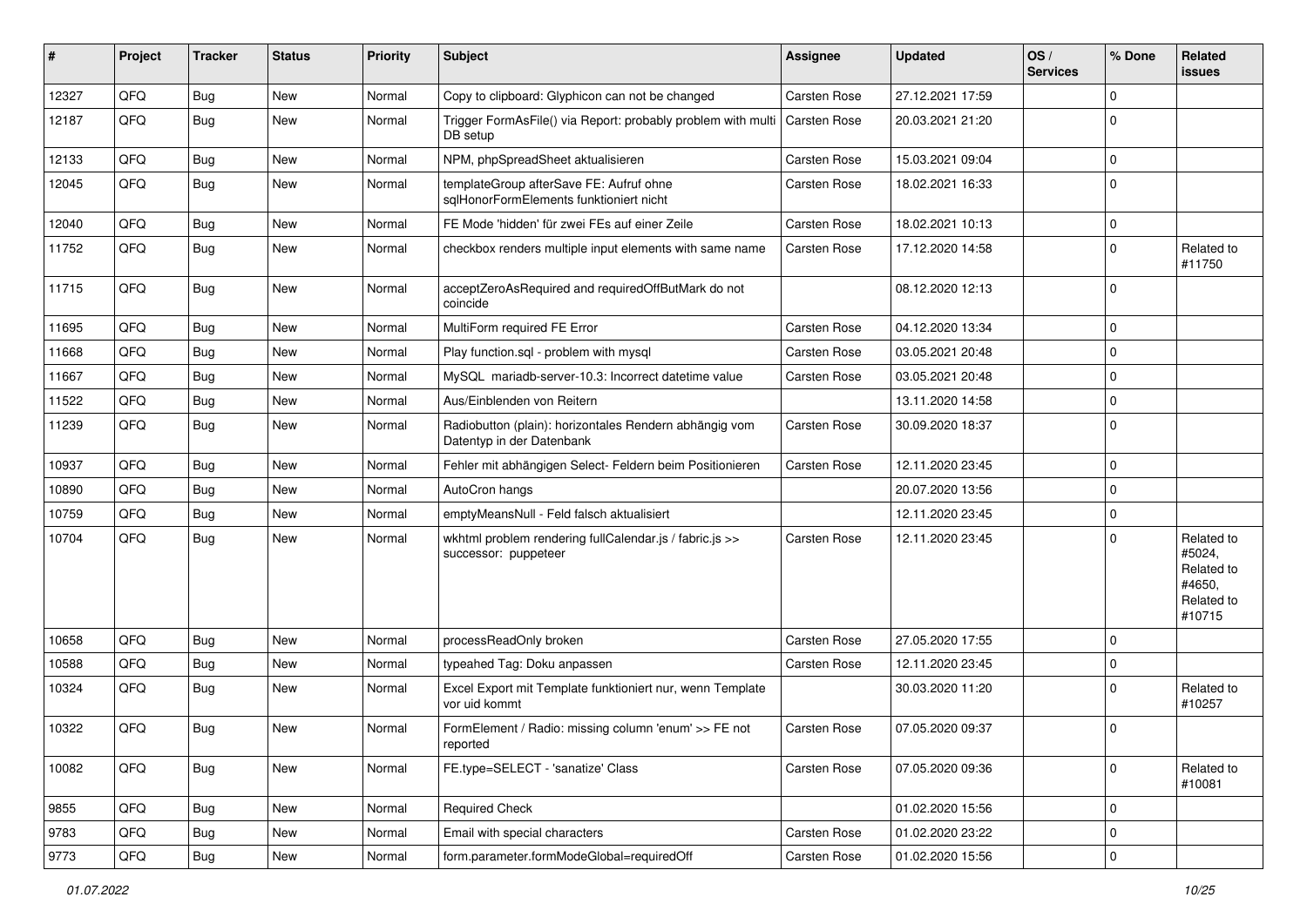| #    | Project | <b>Tracker</b> | <b>Status</b> | <b>Priority</b> | <b>Subject</b>                                                                                                   | <b>Assignee</b> | <b>Updated</b>   | OS/<br><b>Services</b> | % Done      | Related<br><b>issues</b> |
|------|---------|----------------|---------------|-----------------|------------------------------------------------------------------------------------------------------------------|-----------------|------------------|------------------------|-------------|--------------------------|
| 9533 | QFQ     | <b>Bug</b>     | <b>New</b>    | Normal          | FE.type=upload: Check in 'beforeSave' if upload is given                                                         | Carsten Rose    | 01.02.2020 23:22 |                        | $\mathbf 0$ | Related to<br>#11523     |
| 9317 | QFQ     | <b>Bug</b>     | New           | Normal          | FE.type=note: with dynamic show/hidden an empty label<br>causes trouble                                          | Carsten Rose    | 01.02.2020 23:22 |                        | $\mathbf 0$ |                          |
| 9275 | QFQ     | <b>Bug</b>     | New           | Normal          | autcron: t3 page, which takes to long to respond, is not<br>reported properly                                    | Carsten Rose    | 01.02.2020 23:22 |                        | 100         |                          |
| 9177 | QFQ     | <b>Bug</b>     | New           | Normal          | Bug? QFQ tries to save an action FE, which has real<br>existing column name                                      | Carsten Rose    | 01.02.2020 23:22 |                        | 0           |                          |
| 9127 | QFQ     | <b>Bug</b>     | New           | Normal          | Error Message: change 'roll over' color - text not readable                                                      | Carsten Rose    | 01.02.2020 23:22 |                        | $\pmb{0}$   |                          |
| 9077 | QFQ     | <b>Bug</b>     | New           | Normal          | typeAheadSql: report broken SQL                                                                                  | Carsten Rose    | 29.06.2022 22:35 |                        | 0           | Related to<br>#4018      |
| 9013 | QFQ     | Bug            | <b>New</b>    | Normal          | Error in Twig template not handled                                                                               | Carsten Rose    | 20.10.2021 13:43 |                        | $\mathbf 0$ |                          |
| 8049 | QFQ     | <b>Bug</b>     | New           | Normal          | FE.type=note, column 'value': text moves some pixel to top<br>after save                                         | Carsten Rose    | 01.02.2020 23:22 |                        | $\mathbf 0$ |                          |
| 7890 | QFQ     | <b>Bug</b>     | New           | Normal          | FormElement 'required': extraButtonInfo not aligned                                                              | Carsten Rose    | 11.06.2021 21:17 |                        | $\mathbf 0$ | Related to<br>#11517     |
| 7795 | QFQ     | <b>Bug</b>     | New           | Normal          | Readonly Form: Typeahead-Felder                                                                                  | Carsten Rose    | 01.02.2020 23:22 |                        | $\mathbf 0$ | Related to<br>#10640     |
| 7685 | QFQ     | <b>Bug</b>     | <b>New</b>    | Normal          | Open FormElement from QFQ error message and save<br>modified record: error about missing {{formId:F}}            | Carsten Rose    | 01.02.2020 23:22 |                        | $\mathbf 0$ |                          |
| 7574 | QFQ     | Bug            | New           | Normal          | Substitute error: form element not reported / dont parse<br>Form.note                                            | Carsten Rose    | 01.02.2020 23:21 |                        | $\mathbf 0$ |                          |
| 7547 | QFQ     | <b>Bug</b>     | <b>New</b>    | Normal          | Error Message in afterSave: wrong parameter column<br>reported                                                   | Carsten Rose    | 01.02.2020 23:22 |                        | $\mathbf 0$ |                          |
| 7524 | QFQ     | <b>Bug</b>     | New           | Normal          | QFQ throws a 'General Error' if 'fileadmin/protected/log/' is<br>not writeable                                   | Carsten Rose    | 01.02.2020 23:22 |                        | $\mathbf 0$ |                          |
| 7513 | QFQ     | <b>Bug</b>     | New           | Normal          | Radios not correct aligned                                                                                       | Carsten Rose    | 01.02.2020 23:22 |                        | $\pmb{0}$   |                          |
| 7512 | QFQ     | <b>Bug</b>     | New           | Normal          | FE: inputType=number >> 'pattern' is not respected                                                               | Carsten Rose    | 01.02.2020 23:22 |                        | $\mathbf 0$ |                          |
| 7261 | QFQ     | Bug            | New           | Normal          | Report pathFilename for user without path, only the filename                                                     | Carsten Rose    | 01.02.2020 23:21 |                        | 0           |                          |
| 7219 | QFQ     | <b>Bug</b>     | New           | Normal          | typeSheadSql / typeAheadSqlPrefetch: change to curly<br>braces                                                   | Carsten Rose    | 01.02.2020 23:21 |                        | $\mathbf 0$ |                          |
| 7014 | QFQ     | Bug            | New           | Normal          | Sending invalid emails succeeds when<br>debug.redirectAllMailTo is set                                           | Carsten Rose    | 01.02.2020 23:21 |                        | $\mathbf 0$ |                          |
| 7002 | QFQ     | Bug            | New           | Normal          | Dynamic Update: row does not disappear / appear                                                                  | Carsten Rose    | 01.02.2020 23:22 |                        | $\mathbf 0$ |                          |
| 6912 | QFQ     | <b>Bug</b>     | New           | Normal          | error Message Var 'deadline' already set in SIP - in Form<br>with FE.value={{deadline:R:::{{deadlinePeriod:Y}}}} | Carsten Rose    | 01.02.2020 23:21 |                        | $\pmb{0}$   |                          |
| 6677 | QFQ     | <b>Bug</b>     | New           | Normal          | Error message FE Action Element: no/wrong FE reference<br>who cause the problem.                                 | Carsten Rose    | 01.02.2020 23:21 |                        | $\mathsf 0$ |                          |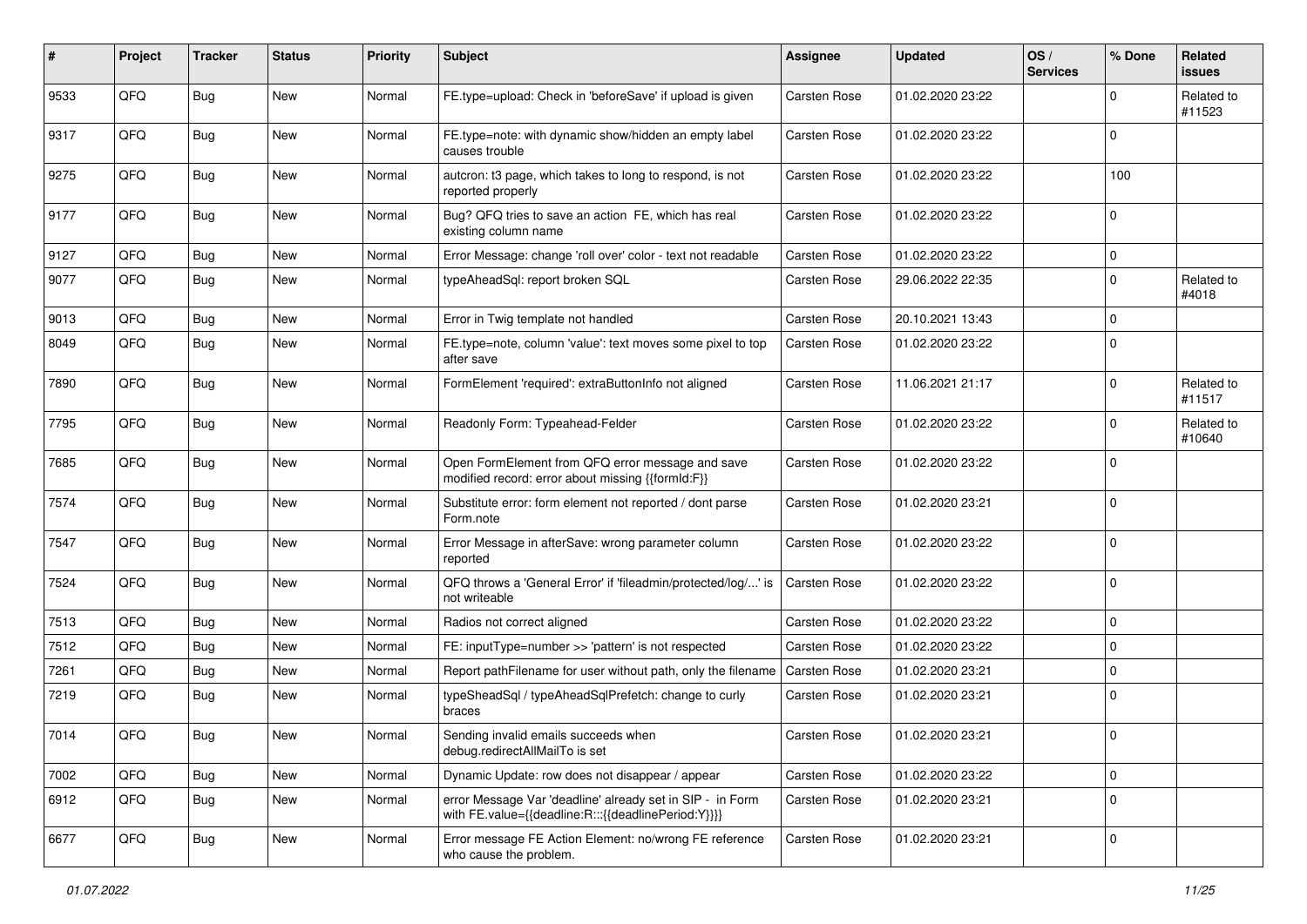| #     | Project | <b>Tracker</b> | <b>Status</b> | <b>Priority</b> | <b>Subject</b>                                                           | <b>Assignee</b>     | <b>Updated</b>   | OS/<br><b>Services</b> | % Done              | Related<br>issues                                                      |
|-------|---------|----------------|---------------|-----------------|--------------------------------------------------------------------------|---------------------|------------------|------------------------|---------------------|------------------------------------------------------------------------|
| 6483  | QFQ     | <b>Bug</b>     | New           | Normal          | R Store funktioniert nicht bei 'Report Notation' im FE                   | Carsten Rose        | 01.02.2020 23:21 |                        | $\mathbf 0$         |                                                                        |
| 6462  | QFQ     | <b>Bug</b>     | <b>New</b>    | Normal          | File Upload: Nutzlose Fehlermeldung wenn Datei zu gross                  | Carsten Rose        | 01.02.2020 23:21 |                        | $\mathbf 0$         | Related to<br>#6139                                                    |
| 5576  | QFQ     | <b>Bug</b>     | New           | Normal          | Using MySQL 'DROP' requires privilege - wich is not really<br>necessary. | Carsten Rose        | 01.02.2020 23:21 |                        | $\mathbf 0$         |                                                                        |
| 5559  | QFQ     | <b>Bug</b>     | <b>New</b>    | Normal          | FE.type = Upload: 'accept' might contain variables                       | Carsten Rose        | 11.05.2020 21:23 |                        | $\mathbf 0$         |                                                                        |
| 5305  | QFQ     | <b>Bug</b>     | New           | Normal          | Upload FormElement: nicht disabled by readonly Form                      | Carsten Rose        | 16.06.2021 13:43 |                        | $\mathbf 0$         | Related to<br>#9347,<br>Related to<br>#9834                            |
| 4756  | QFQ     | <b>Bug</b>     | <b>New</b>    | Normal          | Form dirty even nothing changes                                          | Carsten Rose        | 11.12.2019 16:16 |                        | $\Omega$            |                                                                        |
| 3547  | QFQ     | <b>Bug</b>     | <b>New</b>    | Normal          | FE of type 'note' causes writing of empty fields.                        | <b>Carsten Rose</b> | 01.02.2020 23:21 |                        | $\mathbf 0$         |                                                                        |
| 11195 | QFQ     | <b>Bug</b>     | <b>New</b>    | Low             | Dynamic Update: Note not updated if new text is empty<br>(v20.4)         |                     | 25.09.2020 11:14 |                        | $\mathbf 0$         |                                                                        |
| 14455 | QFQ     | Support        | New           | Normal          | TinyMCE: Activate save button after upload picture over<br>drag&drop     | Enis Nuredini       | 01.07.2022 08:37 |                        | $\mathbf 0$         |                                                                        |
| 14395 | QFQ     | Support        | <b>New</b>    | Normal          | FormEditor: Virtual table columns                                        | Enis Nuredini       | 21.06.2022 16:09 |                        | $\mathbf 0$         |                                                                        |
| 8204  | QFQ     | Feature        | Priorize      | High            | Position 'required mark'                                                 | Carsten Rose        | 16.06.2021 13:44 |                        | 0                   |                                                                        |
| 8082  | QFQ     | Feature        | Priorize      | High            | Contact form without saving record                                       | Carsten Rose        | 07.12.2021 15:20 |                        | $\Omega$            | Related to<br>#8587,<br><b>Blocks</b><br>#11850                        |
| 14371 | QFQ     | Feature        | Priorize      | Normal          | LDAP via REPORT                                                          | Carsten Rose        | 19.06.2022 16:37 |                        | $\mathbf 0$         |                                                                        |
| 14290 | QFQ     | Feature        | Priorize      | Normal          | FormEditor: Show Table Definition                                        | <b>Carsten Rose</b> | 19.06.2022 16:37 |                        | $\mathbf 0$         |                                                                        |
| 13900 | QFQ     | Feature        | Priorize      | Normal          | Selenium: Check das Cookie/PDF funktioniert                              | Enis Nuredini       | 25.03.2022 12:45 |                        | $\mathbf 0$         |                                                                        |
| 12504 | QFQ     | Feature        | Priorize      | Normal          | sql.log: report fe.id                                                    | <b>Carsten Rose</b> | 05.05.2021 22:09 |                        | $\mathbf 0$         |                                                                        |
| 12503 | QFQ     | Feature        | Priorize      | Normal          | Detect dangerous UPDATE statement with missing WHERE                     | Carsten Rose        | 05.05.2021 22:09 |                        | $\mathbf 0$         |                                                                        |
| 12452 | QFQ     | Feature        | Priorize      | Normal          | BaseURL: alsways with '/' at the end                                     | Carsten Rose        | 19.06.2022 13:45 |                        | $\mathbf 0$         | Related to<br>#10782                                                   |
| 11320 | QFQ     | Feature        | Priorize      | Normal          | Typo3 Version 10 support                                                 | Carsten Rose        | 05.05.2021 22:09 |                        | $\mathbf 0$         |                                                                        |
| 10569 | QFQ     | Feature        | Priorize      | Normal          | link_blank more safe                                                     | Enis Nuredini       | 25.03.2022 12:44 |                        | $\mathbf 0$         |                                                                        |
| 10015 | QFQ     | Feature        | Priorize      | Normal          | Monospace in Textarea                                                    | Carsten Rose        | 03.02.2020 13:40 |                        | $\mathsf{O}\xspace$ |                                                                        |
| 10012 | QFQ     | Feature        | Priorize      | Normal          | redirectAllMailTo: {{beEmail:T}}                                         | Carsten Rose        | 08.05.2021 09:54 |                        | $\mathbf 0$         | Related to<br>#12412,<br>Related to<br>#12413,<br>Related to<br>#10011 |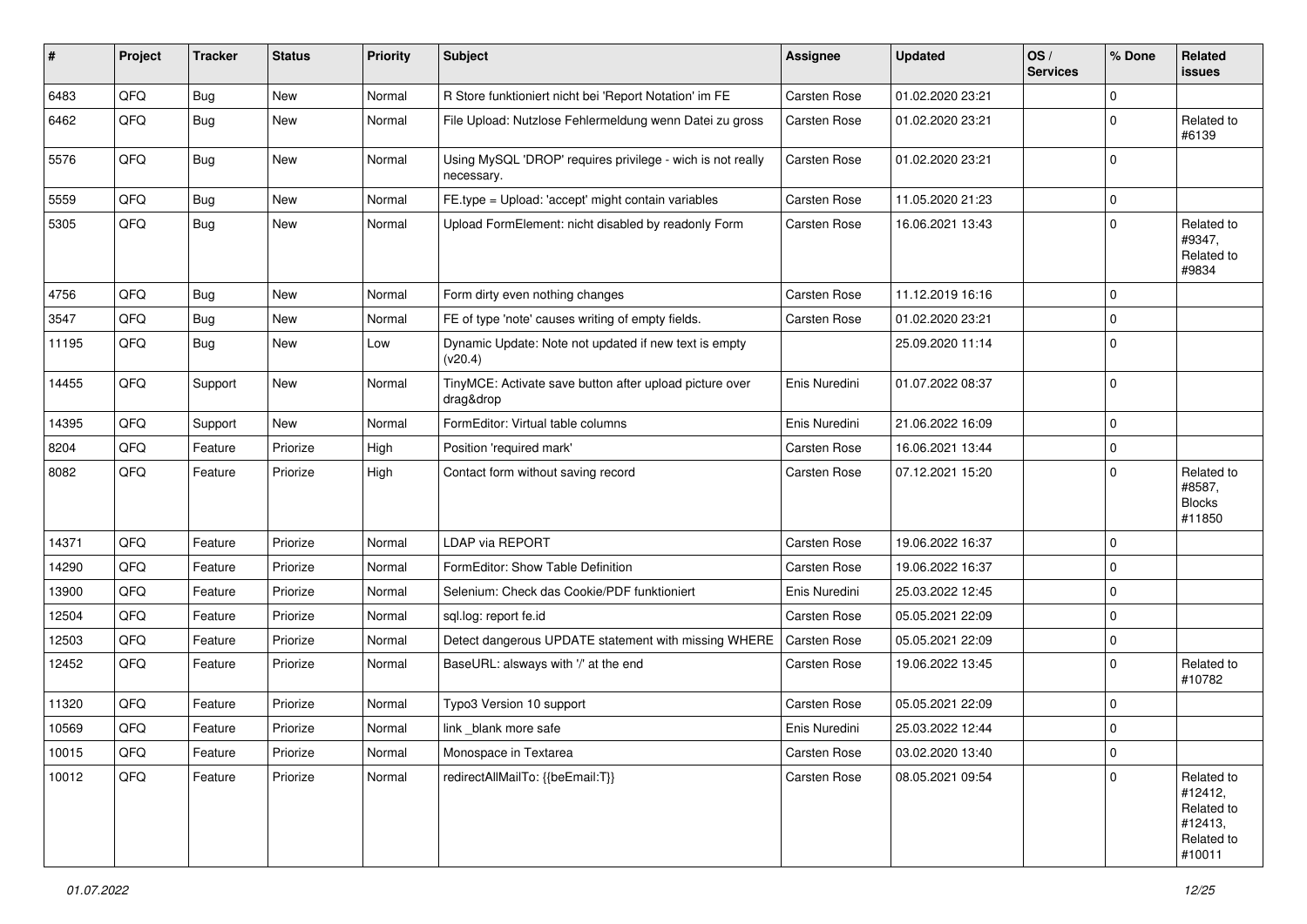| #     | Project | <b>Tracker</b> | <b>Status</b> | <b>Priority</b> | Subject                                                                                           | <b>Assignee</b>     | <b>Updated</b>   | OS/<br><b>Services</b> | % Done      | Related<br>issues                             |
|-------|---------|----------------|---------------|-----------------|---------------------------------------------------------------------------------------------------|---------------------|------------------|------------------------|-------------|-----------------------------------------------|
| 10011 | QFQ     | Feature        | Priorize      | Normal          | Offer new STORE_TYPO3 Variable 'beUser', 'beEmail'                                                | <b>Carsten Rose</b> | 08.05.2021 09:51 |                        | $\Omega$    | Related to<br>#10012,<br>Related to<br>#12511 |
| 10005 | QFQ     | Feature        | Priorize      | Normal          | Report / special column name:  AS _calendar                                                       | <b>Carsten Rose</b> | 03.06.2020 17:28 |                        | $\Omega$    |                                               |
| 10003 | QFQ     | Feature        | Priorize      | Normal          | fieldset: stronger visualize group                                                                | Benjamin Baer       | 12.02.2020 08:13 |                        | $\mathbf 0$ |                                               |
| 9968  | QFQ     | Feature        | Priorize      | Normal          | Tooltip in Links for Developer                                                                    | <b>Carsten Rose</b> | 01.02.2020 23:17 |                        | $\mathbf 0$ |                                               |
| 9928  | QFQ     | Feature        | Priorize      | Normal          | SpecialColumnName: a) Deprecated: ' AS "_+tag " ', b)<br>New: ' AS "_ <tag1><tag2>"</tag2></tag1> | Carsten Rose        | 01.02.2020 23:17 |                        | $\mathbf 0$ | Related to<br>#9929                           |
| 9900  | QFQ     | Feature        | Priorize      | Normal          | Generic API Call: tt-content record >> JSON                                                       | <b>Carsten Rose</b> | 01.02.2020 10:13 |                        | $\mathbf 0$ |                                               |
| 9668  | QFQ     | Feature        | Priorize      | Normal          | Form.mode: rename 'hidden' to 'hide'                                                              | <b>Carsten Rose</b> | 05.05.2021 22:14 |                        | $\mathbf 0$ | Related to<br>#6437                           |
| 9394  | QFQ     | Feature        | Priorize      | Normal          | REST: allow for non numerical ids in get requests                                                 | <b>Carsten Rose</b> | 05.05.2021 22:10 |                        | $\mathbf 0$ |                                               |
| 9346  | QFQ     | Feature        | Priorize      | Normal          | beforeSave: check if an upload is given                                                           | Carsten Rose        | 11.06.2021 21:18 |                        | $\mathbf 0$ |                                               |
| 9135  | QFQ     | Feature        | Priorize      | Normal          | Progress Bar generic / replace old hourglass download<br>popup                                    | Benjamin Baer       | 03.01.2022 07:43 |                        | $\mathbf 0$ |                                               |
| 8963  | QFQ     | Feature        | Priorize      | Normal          | Setting values in a store: flexible way                                                           | Carsten Rose        | 05.05.2021 22:10 |                        | $\mathbf 0$ | Related to<br>#8975                           |
| 8585  | QFQ     | Feature        | Priorize      | Normal          | Enhance Error message for 'unknown form'                                                          | <b>Carsten Rose</b> | 01.02.2020 10:13 |                        | $\Omega$    |                                               |
| 8584  | QFQ     | Feature        | Priorize      | Normal          | FE 'Action' - never assign to Container (except Template<br>Group)                                | <b>Carsten Rose</b> | 01.02.2020 10:13 |                        | $\mathbf 0$ |                                               |
| 8277  | QFQ     | Feature        | Priorize      | Normal          | fe.parameter.default=                                                                             | <b>Carsten Rose</b> | 01.02.2020 23:17 |                        | $\mathbf 0$ | Related to<br>#8113                           |
| 8044  | QFQ     | Feature        | Priorize      | Normal          | Transaction: a) Form, b) Report                                                                   | <b>Carsten Rose</b> | 05.05.2021 22:14 |                        | $\mathbf 0$ | Related to<br>#8043                           |
| 8034  | QFQ     | Feature        | Priorize      | Normal          | FormElement 'data': 22.22.2222 should not be accepted                                             | <b>Carsten Rose</b> | 01.02.2020 10:13 |                        | $\mathbf 0$ |                                               |
| 7965  | QFQ     | Feature        | Priorize      | Normal          | Input type 'text' with visual format - currency                                                   | Benjamin Baer       | 03.01.2022 07:45 |                        | $\mathbf 0$ |                                               |
| 7730  | QFQ     | Feature        | Priorize      | Normal          | SELECT Box: title in between                                                                      | Benjamin Baer       | 01.02.2020 23:22 |                        | $\mathbf 0$ |                                               |
| 7630  | QFQ     | Feature        | Priorize      | Normal          | detailed error message for simple upload                                                          | <b>Carsten Rose</b> | 01.02.2020 10:13 |                        | 0           |                                               |
| 7522  | QFQ     | Feature        | Priorize      | Normal          | Inserting default index.html to folder (Avoid Apache<br>Indexing)                                 | <b>Carsten Rose</b> | 01.02.2020 10:13 |                        | $\mathbf 0$ |                                               |
| 7290  | QFQ     | Feature        | Priorize      | Normal          | FormEditor: title as textarea if LEN(title)>60                                                    | Carsten Rose        | 01.02.2020 10:13 |                        | 0           | Blocked by<br>#7682                           |
| 7217  | QFQ     | Feature        | Priorize      | Normal          | Download: notice User if ` sip=?` is missing                                                      | Carsten Rose        | 01.02.2020 10:13 |                        | $\mathbf 0$ |                                               |
| 6998  | QFQ     | Feature        | Priorize      | Normal          | Form: with debug=on show column information as tooltip of<br>column label                         | Carsten Rose        | 01.02.2020 10:13 |                        | 0           |                                               |
| 6870  | QFQ     | Feature        | Priorize      | Normal          | Click on '_link' triggers an API call                                                             | Benjamin Baer       | 03.01.2022 08:25 |                        | 0           |                                               |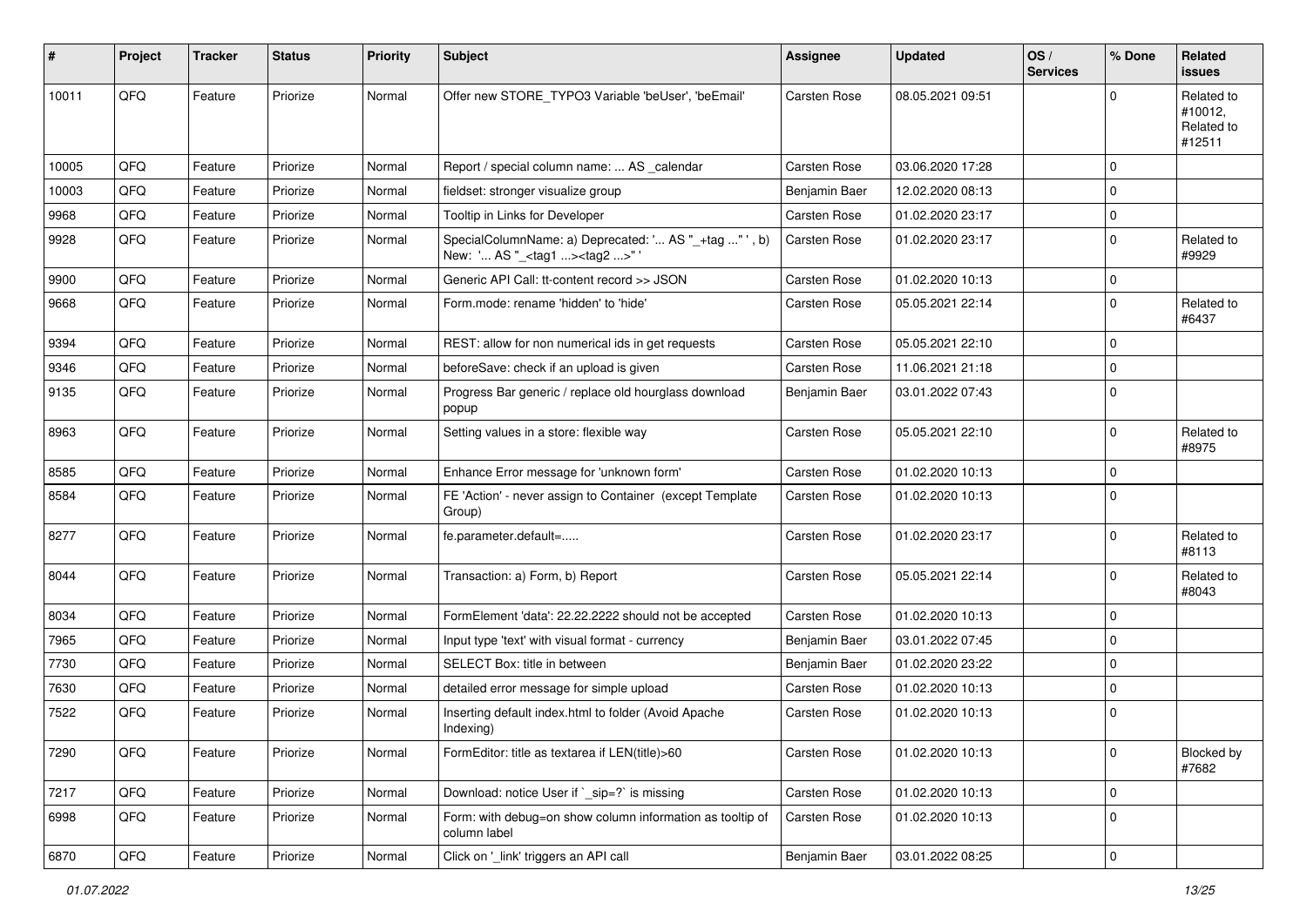| #     | Project | <b>Tracker</b> | <b>Status</b> | <b>Priority</b> | <b>Subject</b>                                                                                           | Assignee            | <b>Updated</b>   | OS/<br><b>Services</b> | % Done       | <b>Related</b><br><b>issues</b>                                         |
|-------|---------|----------------|---------------|-----------------|----------------------------------------------------------------------------------------------------------|---------------------|------------------|------------------------|--------------|-------------------------------------------------------------------------|
| 6801  | QFQ     | Feature        | Priorize      | Normal          | Fabric: Maximize / Fulllscreen                                                                           | Benjamin Baer       | 21.03.2022 09:56 |                        | $\Omega$     |                                                                         |
| 6224  | QFQ     | Feature        | Priorize      | Normal          | Dynamic update: fade in/out fields                                                                       | Benjamin Baer       | 21.03.2022 09:50 |                        | 0            |                                                                         |
| 5942  | QFQ     | Feature        | Priorize      | Normal          | 'L' and 'type': append to links, generate via '_link' by using<br>'u:' .                                 | Carsten Rose        | 01.02.2020 10:13 |                        | $\mathbf 0$  |                                                                         |
| 5562  | QFQ     | Feature        | Priorize      | Normal          | Drag'n'Drop fuer Uploads                                                                                 | Benjamin Baer       | 21.03.2022 09:52 |                        | $\mathbf{0}$ | Related to<br>#9706                                                     |
| 5366  | QFQ     | Feature        | Priorize      | Normal          | Saving with keyboard shortcuts                                                                           | Benjamin Baer       | 21.03.2022 09:47 |                        | $\Omega$     |                                                                         |
| 3867  | QFQ     | Feature        | Priorize      | Normal          | Readonly Formular: Template Groups add/delete<br>ausbeldnen                                              | Carsten Rose        | 05.05.2021 22:12 |                        | $\Omega$     |                                                                         |
| 9534  | QFQ     | <b>Bug</b>     | Priorize      | Urgent          | FE.type=upload: 'Unknown Mode: ID"                                                                       | Carsten Rose        | 03.05.2021 21:14 |                        | 0            | Related to<br>#9532                                                     |
| 9173  | QFQ     | Bug            | Priorize      | Urgent          | Stale Record Lock: Firefox                                                                               | Carsten Rose        | 03.05.2021 21:14 |                        | 0            | Related to<br>#9789                                                     |
| 9121  | QFQ     | Bug            | Priorize      | High            | sip links have r and __dbIndexData set                                                                   | Carsten Rose        | 12.06.2021 10:41 |                        | 0            |                                                                         |
| 6116  | QFQ     | <b>Bug</b>     | Priorize      | High            | value of checkbox not saved                                                                              | Carsten Rose        | 07.12.2021 17:19 |                        | 0            |                                                                         |
| 14283 | QFQ     | Bug            | Priorize      | Normal          | HEIC / HEIF convert doesn't trigger                                                                      | Carsten Rose        | 19.06.2022 16:37 |                        | $\mathbf 0$  |                                                                         |
| 13943 | QFQ     | Bug            | Priorize      | Normal          | unable to find formgroup                                                                                 | Enis Nuredini       | 28.05.2022 11:03 |                        | 0            |                                                                         |
| 12325 | QFQ     | Bug            | Priorize      | Normal          | MultiDB form.dblndex not working for report syntax                                                       | Carsten Rose        | 07.09.2021 13:37 |                        | $\Omega$     | Related to<br>#12145,<br>Related to<br>#12314                           |
| 9975  | QFQ     | Bug            | Priorize      | Normal          | Dropdown Menu: 'r:3' broken                                                                              | Carsten Rose        | 01.02.2020 10:13 |                        | $\mathbf 0$  |                                                                         |
| 9958  | QFQ     | Bug            | Priorize      | Normal          | Broken subrecord query: no error message                                                                 | Carsten Rose        | 05.02.2021 15:15 |                        | 0            |                                                                         |
| 9947  | QFQ     | <b>Bug</b>     | Priorize      | Normal          | Unwanted error message if missing 'typeAheadSglPrefetch'                                                 | Carsten Rose        | 01.02.2020 10:13 |                        | $\Omega$     |                                                                         |
| 9862  | QFQ     | Bug            | Priorize      | Normal          | Failed writing to sql mail qfq.log should throw an exception                                             | <b>Carsten Rose</b> | 01.02.2020 10:13 |                        | 0            |                                                                         |
| 9834  | QFQ     | <b>Bug</b>     | Priorize      | Normal          | Input elements with tag 'disabled' are missing on<br>form-submit: server option 'processReadOnly' broken | Carsten Rose        | 07.12.2021 16:43 |                        | $\mathbf 0$  | Related to<br>#9691,<br>Related to<br>#5305, Has<br>duplicate<br>#12331 |
| 8037  | QFQ     | <b>Bug</b>     | Priorize      | Normal          | FE.type=upload (advanced mode): {{slaveld:V}} missing<br>during dynamic update                           | Carsten Rose        | 01.02.2020 10:13 |                        | $\mathbf 0$  |                                                                         |
| 7656  | QFQ     | Bug            | Priorize      | Normal          | FE with required, 'pattern' and 'extraButtonLock': always<br>complain about missing value                | <b>Carsten Rose</b> | 01.02.2020 10:13 |                        | $\mathbf 0$  |                                                                         |
| 7616  | QFQ     | Bug            | Priorize      | Normal          | Selectlist with Enum & Dynamic Update                                                                    | Carsten Rose        | 01.02.2020 10:13 |                        | $\mathbf 0$  |                                                                         |
| 6574  | QFQ     | Bug            | Priorize      | Normal          | gfg.log: Fehlermeldung wurde angezeigt, aber nicht geloggt                                               | <b>Carsten Rose</b> | 01.02.2020 10:13 |                        | $\mathbf 0$  |                                                                         |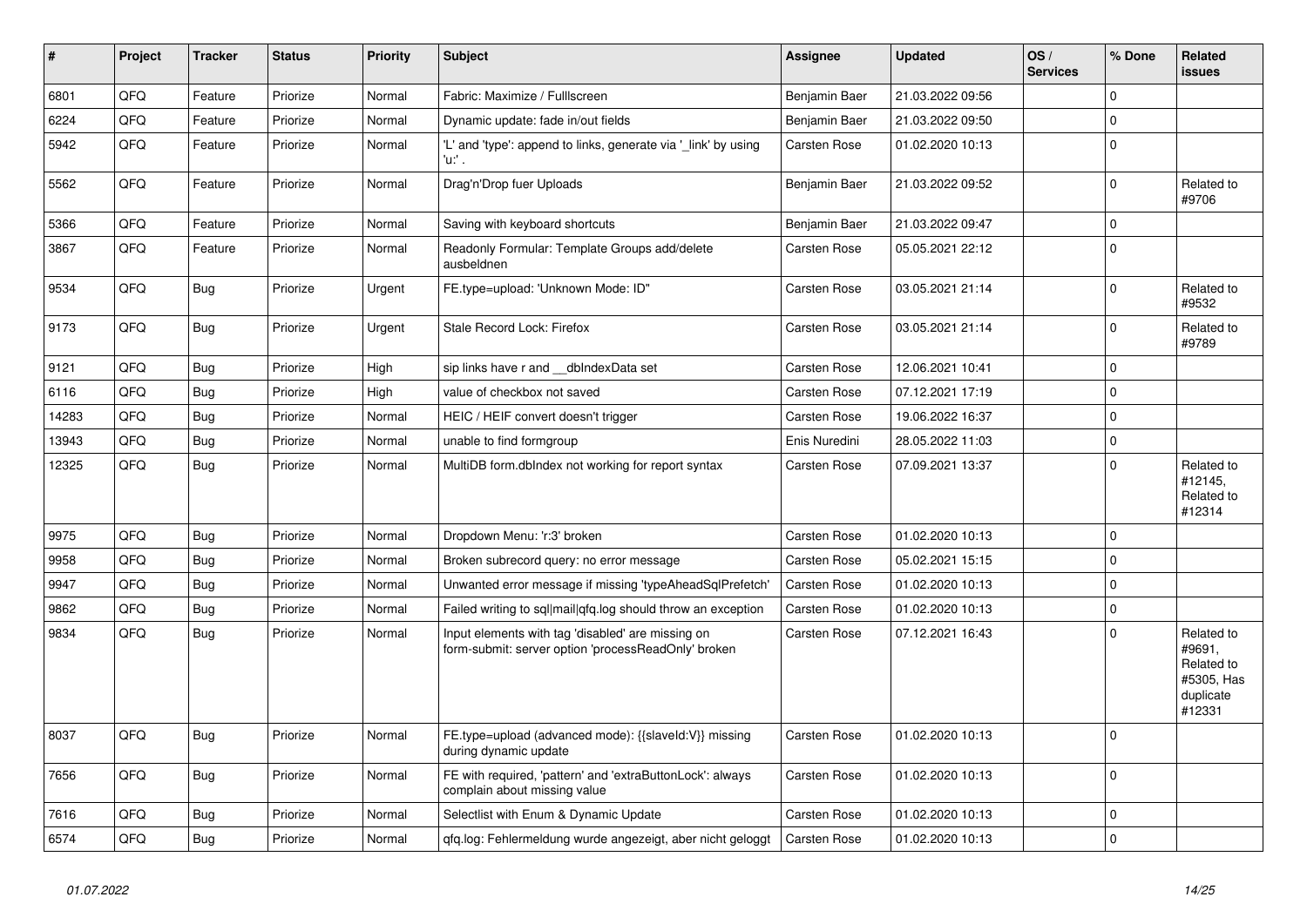| #     | Project | <b>Tracker</b> | <b>Status</b> | Priority | <b>Subject</b>                                                                                      | <b>Assignee</b>     | <b>Updated</b>   | OS/<br><b>Services</b> | % Done              | Related<br><b>issues</b>                                                                                                                                              |
|-------|---------|----------------|---------------|----------|-----------------------------------------------------------------------------------------------------|---------------------|------------------|------------------------|---------------------|-----------------------------------------------------------------------------------------------------------------------------------------------------------------------|
| 6566  | QFQ     | Bug            | Priorize      | Normal   | Link Function 'delete': provided parameter missing on page<br>reload                                | Benjamin Baer       | 03.01.2022 08:08 |                        | $\mathbf 0$         |                                                                                                                                                                       |
| 6140  | QFQ     | Bug            | Priorize      | Normal   | QFQ DnD Sort: Locked fields                                                                         | Benjamin Baer       | 21.03.2022 09:56 |                        | $\mathbf 0$         |                                                                                                                                                                       |
| 4457  | QFQ     | <b>Bug</b>     | Priorize      | Normal   | typeahead: pressing return to select an item, saves the form<br>and closes the form.                | Benjamin Baer       | 03.01.2022 08:01 |                        | $\Omega$            | Related to<br>#4398                                                                                                                                                   |
| 3782  | QFQ     | <b>Bug</b>     | Priorize      | Normal   | Bei fehlerhafter Eingabe (z.B. Datum) sollte das erwartete<br>Format angezeigt werden               | <b>Carsten Rose</b> | 01.02.2020 10:13 |                        | $\mathbf 0$         |                                                                                                                                                                       |
| 2665  | QFQ     | <b>Bug</b>     | Priorize      | Normal   | Dynamic Update funktioniert nicht, wenn beim<br>entsprechenden FormElement eine size angegeben ist. | Benjamin Baer       | 03.01.2022 08:12 |                        | 30                  |                                                                                                                                                                       |
| 7602  | QFQ     | Feature        | ToDo          | High     | Multi Select: with checkboxes                                                                       | Benjamin Baer       | 22.03.2022 09:07 |                        | $\pmb{0}$           |                                                                                                                                                                       |
| 14320 | QFQ     | Feature        | ToDo          | Normal   | Allow specific HTML Tags and Attributes: general, TinyMCE                                           | Enis Nuredini       | 17.06.2022 10:44 |                        | $\Omega$            | Related to<br>#12664,<br>Related to<br>#12039,<br>Related to<br>#11702,<br>Related to<br>#7239,<br>Related to<br>#3708,<br>Related to<br>#3646,<br>Related to<br>#880 |
| 12262 | QFQ     | Feature        | ToDo          | Normal   | Form buttons on top: more customable                                                                | Enis Nuredini       | 17.06.2022 10:44 |                        | $\mathbf 0$         | Related to<br>#13945, Has<br>duplicate<br>#4046, Has<br>duplicate<br>#10080                                                                                           |
| 12463 | QFQ     | Bug            | ToDo          | High     | QFQ Function: 'function' and 'sql' on same level - output of<br>sql is shown two times.             | <b>Carsten Rose</b> | 15.12.2021 16:31 |                        | $\mathbf 0$         |                                                                                                                                                                       |
| 12395 | QFQ     | <b>Bug</b>     | ToDo          | High     | QFQ Function: Result two times shown                                                                | <b>Carsten Rose</b> | 18.02.2022 08:59 |                        | $\mathbf 0$         |                                                                                                                                                                       |
| 14303 | QFQ     | Bug            | ToDo          | Normal   | datetime broken with picker                                                                         | Enis Nuredini       | 17.06.2022 09:02 |                        | $\Omega$            | Related to<br>#12630                                                                                                                                                  |
| 13899 | QFQ     | <b>Bug</b>     | ToDo          | Normal   | Selenium: zum laufen bringen                                                                        | Enis Nuredini       | 25.03.2022 10:24 |                        | $\mathsf{O}\xspace$ |                                                                                                                                                                       |
| 9517  | QFO     | Feature        | In Progress   | High     | Input multiple tags with typeahead                                                                  | Carsten Rose        | 03.05.2021 21:14 |                        | 40                  | Related to<br>#10150                                                                                                                                                  |
| 13330 | QFQ     | Feature        | In Progress   | Normal   | Multi Form: Upload                                                                                  | <b>Carsten Rose</b> | 07.11.2021 12:40 |                        | 50                  | Related to<br>#9706                                                                                                                                                   |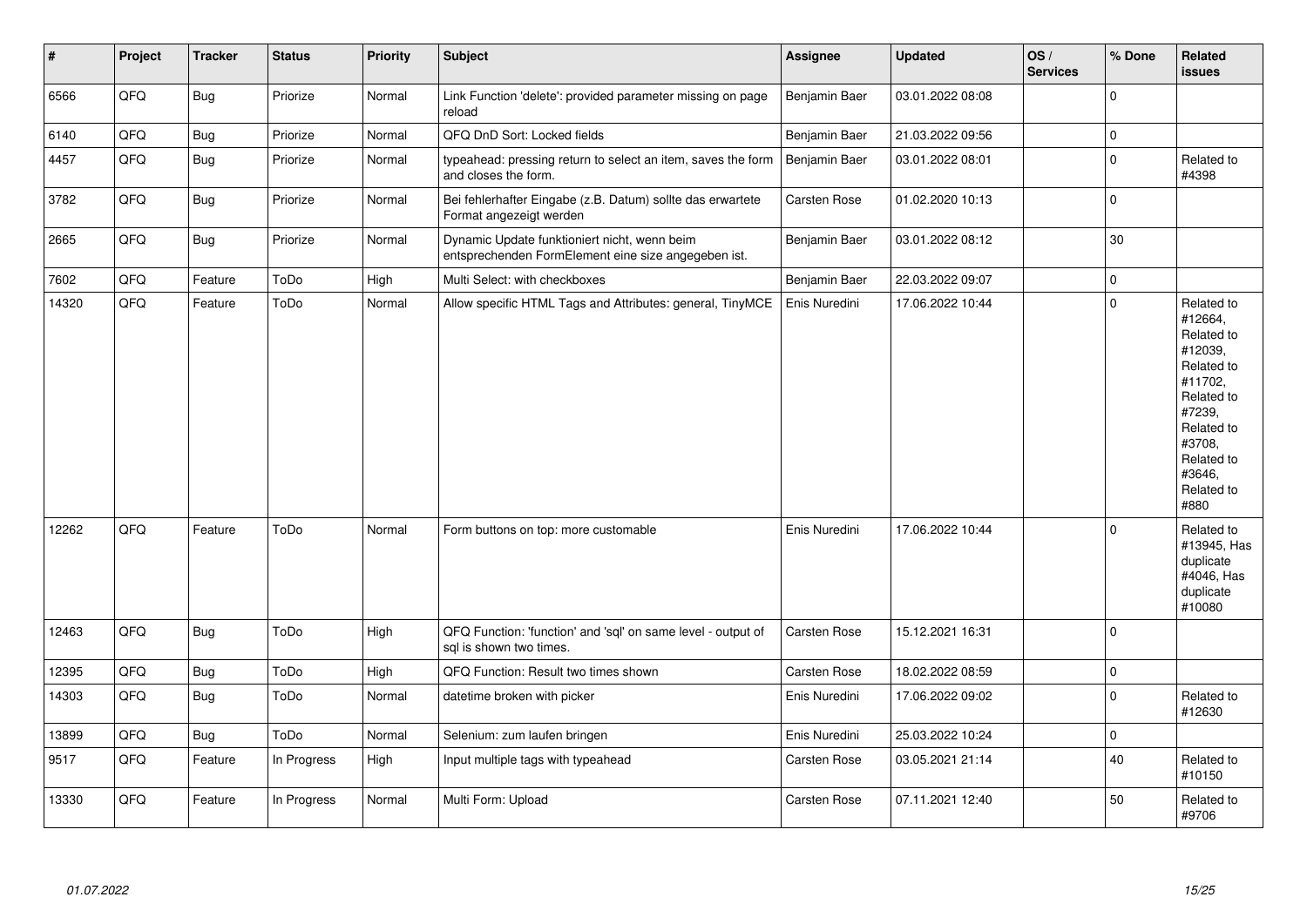| $\pmb{\sharp}$ | Project | <b>Tracker</b> | <b>Status</b> | <b>Priority</b> | <b>Subject</b>                                   | Assignee            | <b>Updated</b>   | OS/<br><b>Services</b> | % Done      | Related<br><b>issues</b>                                                                                                       |
|----------------|---------|----------------|---------------|-----------------|--------------------------------------------------|---------------------|------------------|------------------------|-------------|--------------------------------------------------------------------------------------------------------------------------------|
| 12630          | QFQ     | Feature        | In Progress   | Normal          | Input: date[time]: min / max values              | Enis Nuredini       | 20.06.2022 18:31 |                        | $\Omega$    | Related to<br>#10096,<br>Related to<br>#14302,<br>Related to<br>#14303                                                         |
| 12440          | QFQ     | Feature        | In Progress   | Normal          | Typo3 V10 upgrade (durchfuehren und testen)      | Carsten Rose        | 21.03.2022 09:53 |                        | 50          | Related to<br>#12357,<br>Related to<br>#12067,<br>Related to<br>#10661                                                         |
| 12439          | QFQ     | Feature        | In Progress   | Normal          | TinyMCE Paste from Word & Character Count/Limit  | <b>Carsten Rose</b> | 05.05.2021 22:15 |                        | $\mathbf 0$ |                                                                                                                                |
| 11980          | QFQ     | Feature        | In Progress   | Normal          | protected verzeichnis MUSS geschützt werden      | Carsten Rose        | 07.09.2021 13:30 |                        | $\mathsf 0$ |                                                                                                                                |
| 11076          | QFQ     | Feature        | In Progress   | Normal          | SELECT  AS _websocket                            | Carsten Rose        | 30.08.2020 17:49 |                        | $\mathbf 0$ |                                                                                                                                |
| 10793          | QFQ     | Feature        | In Progress   | Normal          | Update NPM Packages                              | Carsten Rose        | 07.09.2021 13:25 |                        | 30          |                                                                                                                                |
| 10443          | QFQ     | Feature        | In Progress   | Normal          | Konzept_api / _live                              | Carsten Rose        | 07.05.2020 09:39 |                        | $\pmb{0}$   |                                                                                                                                |
| 6250           | QFQ     | Feature        | In Progress   | Normal          | Enhance layout: a) Subrecord, b) Subrecord-Title | Carsten Rose        | 01.02.2020 23:22 |                        | $\mathbf 0$ | Related to<br>#5391                                                                                                            |
| 5695           | QFQ     | Feature        | In Progress   | Normal          | Multiform                                        | Carsten Rose        | 02.01.2021 18:38 |                        | $\mathsf 0$ |                                                                                                                                |
| 4194           | QFQ     | Feature        | In Progress   | Normal          | Bootstrap 4 ist jetzt offiziel                   |                     | 03.05.2021 20:47 |                        | $\mathbf 0$ | Related to<br>#10114                                                                                                           |
| 12508          | QFQ     | Bug            | In Progress   | High            | qfq Form: sendMail                               | Karin Niffeler      | 19.03.2022 17:48 |                        | $\mathbf 0$ |                                                                                                                                |
| 9789           | QFQ     | Bug            | In Progress   | High            | Record Lock: release to early on 'leave page'    | Carsten Rose        | 10.01.2022 09:25 |                        | 100         | Related to<br>#10081,<br>Related to<br>#9173,<br>Related to<br>#8702                                                           |
| 14323          | QFQ     | <b>Bug</b>     | In Progress   | Normal          | Report: render=both single - no impact           | <b>Carsten Rose</b> | 19.06.2022 18:31 |                        | $\mathsf 0$ |                                                                                                                                |
| 14175          | QFQ     | <b>Bug</b>     | In Progress   | Normal          | Opening a form with no QFQ Session cookie fails  | Carsten Rose        | 03.06.2022 10:40 |                        | $\mathsf 0$ |                                                                                                                                |
| 11517          | QFQ     | <b>Bug</b>     | In Progress   | Normal          | extraButtonInfo Broken for multiple FormElements | Carsten Rose        | 12.05.2022 13:12 |                        | $\Omega$    | Related to<br>#7890,<br>Related to<br>#3811, Has<br>duplicate<br>#10905, Has<br>duplicate<br>#10553, Has<br>duplicate<br>#6779 |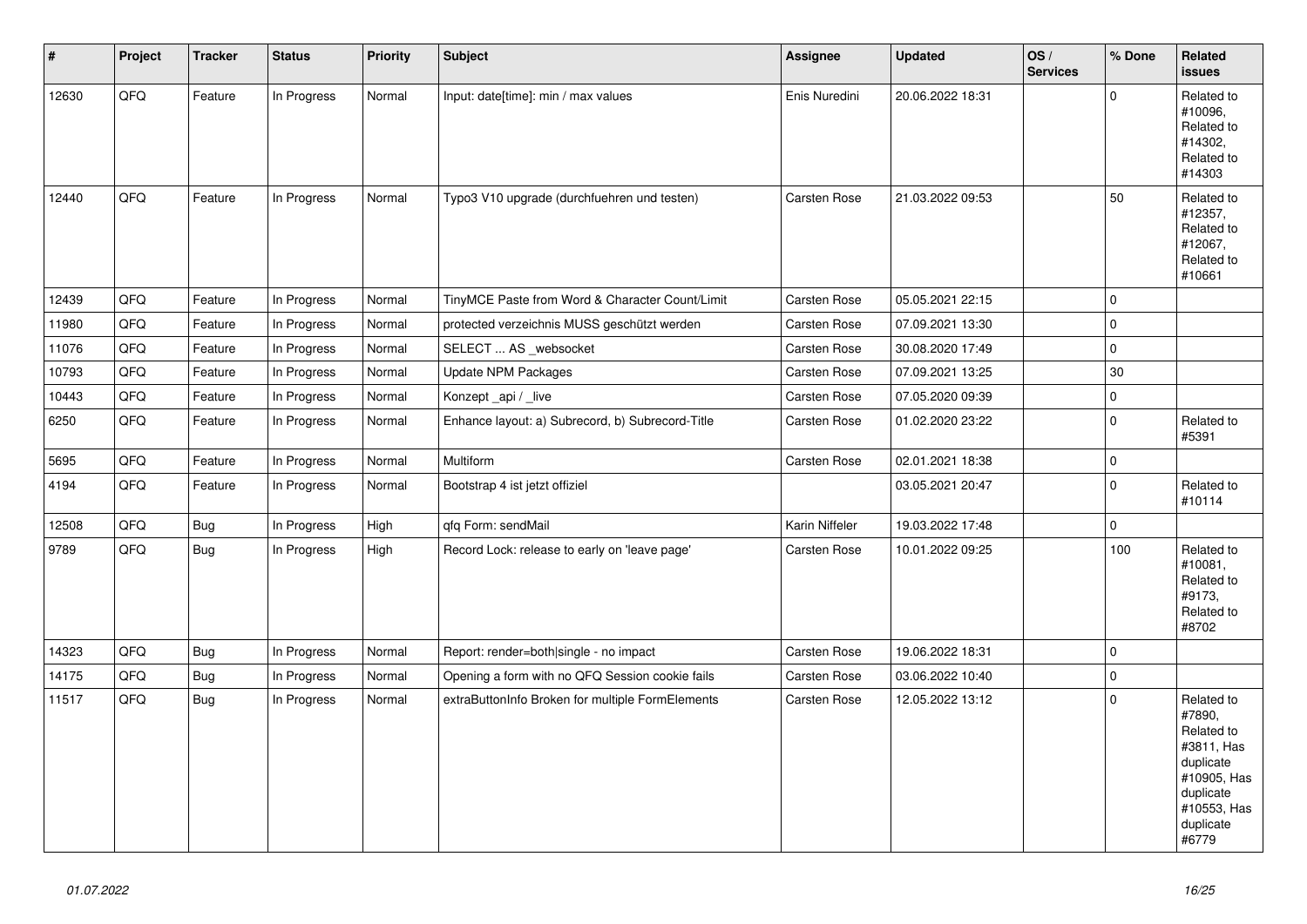| ∦     | Project | <b>Tracker</b> | <b>Status</b>              | <b>Priority</b> | <b>Subject</b>                                                                               | <b>Assignee</b>     | <b>Updated</b>   | OS/<br><b>Services</b> | % Done      | <b>Related</b><br><b>issues</b>             |
|-------|---------|----------------|----------------------------|-----------------|----------------------------------------------------------------------------------------------|---------------------|------------------|------------------------|-------------|---------------------------------------------|
| 10661 | QFQ     | <b>Bug</b>     | In Progress                | Normal          | Typo3 Warnungen                                                                              | Carsten Rose        | 07.09.2021 13:23 |                        | $\mathbf 0$ | Related to<br>#12440                        |
| 9691  | QFQ     | Bug            | In Progress                | Normal          | Checkbox: dynamic update > readonly                                                          | Carsten Rose        | 01.02.2020 23:22 |                        | 50          | Related to<br>#9834                         |
| 13566 | QFQ     | Feature        | Ready to sync<br>(develop) | Normal          | Delete config-example.qfq.php file                                                           | Carsten Rose        | 23.12.2021 09:25 |                        | $\Omega$    |                                             |
| 9548  | QFQ     | Feature        | Feedback                   | High            | FormElement: Pattern mismatch - optional report only on<br>focus lost                        | Benjamin Baer       | 03.05.2021 21:14 |                        | $\mathbf 0$ |                                             |
| 9052  | QFQ     | Feature        | Feedback                   | High            | Report: CodeMirror with SQL Syntax Highlight in FE                                           | Enis Nuredini       | 08.06.2022 10:25 |                        | 0           |                                             |
| 13572 | QFQ     | Feature        | Feedback                   | Normal          | Form Load: misleading error message on trying to load non<br>existent primary record         | Enis Nuredini       | 16.05.2022 23:16 |                        | 100         |                                             |
| 12584 | QFQ     | Feature        | Feedback                   | Normal          | T3 v10 migration script: replace alias-patterns (v11)                                        | Carsten Rose        | 28.05.2022 11:12 |                        | 100         |                                             |
| 10782 | QFQ     | Feature        | Feedback                   | Normal          | Tiny MCE: Image Upload                                                                       | Enis Nuredini       | 16.05.2022 23:16 |                        | 0           | Related to<br>#12452                        |
| 10124 | QFQ     | Feature        | Feedback                   | Normal          | gfg AAI-Login                                                                                | Karin Niffeler      | 07.05.2020 09:36 |                        | $\mathbf 0$ |                                             |
| 5894  | QFQ     | Feature        | Feedback                   | Normal          | Typeahead in Report: show/hide rows dynamically                                              | Carsten Rose        | 18.02.2022 08:50 |                        | $\mathbf 0$ | Related to<br>#5893,<br>Related to<br>#5885 |
| 11630 | QFQ     | Bug            | Feedback                   | High            | Bitte check ob CALL() in 20.11.0 noch so funktioniert wie in<br>20.4.1                       | Enis Nuredini       | 28.05.2022 13:45 |                        | $\mathbf 0$ | Related to<br>#11325                        |
| 13767 | QFQ     | <b>Bug</b>     | Feedback                   | Normal          | date/time-picker: required shows up/down button orange                                       | Enis Nuredini       | 16.05.2022 23:16 |                        | 0           |                                             |
| 12546 | QFQ     | <b>Bug</b>     | Feedback                   | Normal          | Branch 'Development' - Unit Tests mit dirty workaround<br>angepasst                          | Carsten Rose        | 19.03.2022 17:48 |                        | $\Omega$    |                                             |
| 11347 | QFQ     | <b>Bug</b>     | Feedback                   | Normal          | If Bedingungen funktionieren nicht korrekt                                                   | Christoph Fuchs     | 21.03.2021 20:37 |                        | $\mathbf 0$ |                                             |
| 9898  | QFQ     | <b>Bug</b>     | Feedback                   | Normal          | Formular trotz Timeout gespeichert                                                           | Benjamin Baer       | 01.02.2020 15:56 |                        | $\mathbf 0$ |                                             |
| 9535  | QFQ     | <b>Bug</b>     | Feedback                   | Normal          | Report:  AS '_vertical' - column to wide - vertical >> rot45,<br>rot90                       | Benjamin Baer       | 01.02.2020 15:56 |                        | $\Omega$    |                                             |
| 8316  | QFQ     | Bug            | Feedback                   | Normal          | Documentation/Behaviour for Nested Queries and<br>Record-Store confusing                     | Nicola Chiapolini   | 20.11.2019 09:14 |                        | $\mathbf 0$ |                                             |
| 880   | QFQ     | Feature        | Some day<br>maybe          | Urgent          | Security: PHP, SQL Injection, XSS                                                            |                     | 03.05.2021 21:14 |                        | $\mathbf 0$ | Related to<br>#14320                        |
| 4258  | QFQ     | Feature        | Some day<br>maybe          | High            | <b>System Defaults: Forms</b>                                                                | Carsten Rose        | 03.05.2021 21:14 |                        | 0           |                                             |
| 3990  | QFQ     | Feature        | Some day<br>maybe          | High            | custom class definition: add space automatically                                             | Carsten Rose        | 03.05.2021 21:14 |                        | $\Omega$    |                                             |
| 3967  | QFQ     | Feature        | Some day<br>maybe          | High            | Report: Checkbox, Radio, Dropdown, Input welches ohne<br>Submit funktioniert - 'Inline-Form' | <b>Carsten Rose</b> | 03.05.2021 21:14 |                        | $\Omega$    |                                             |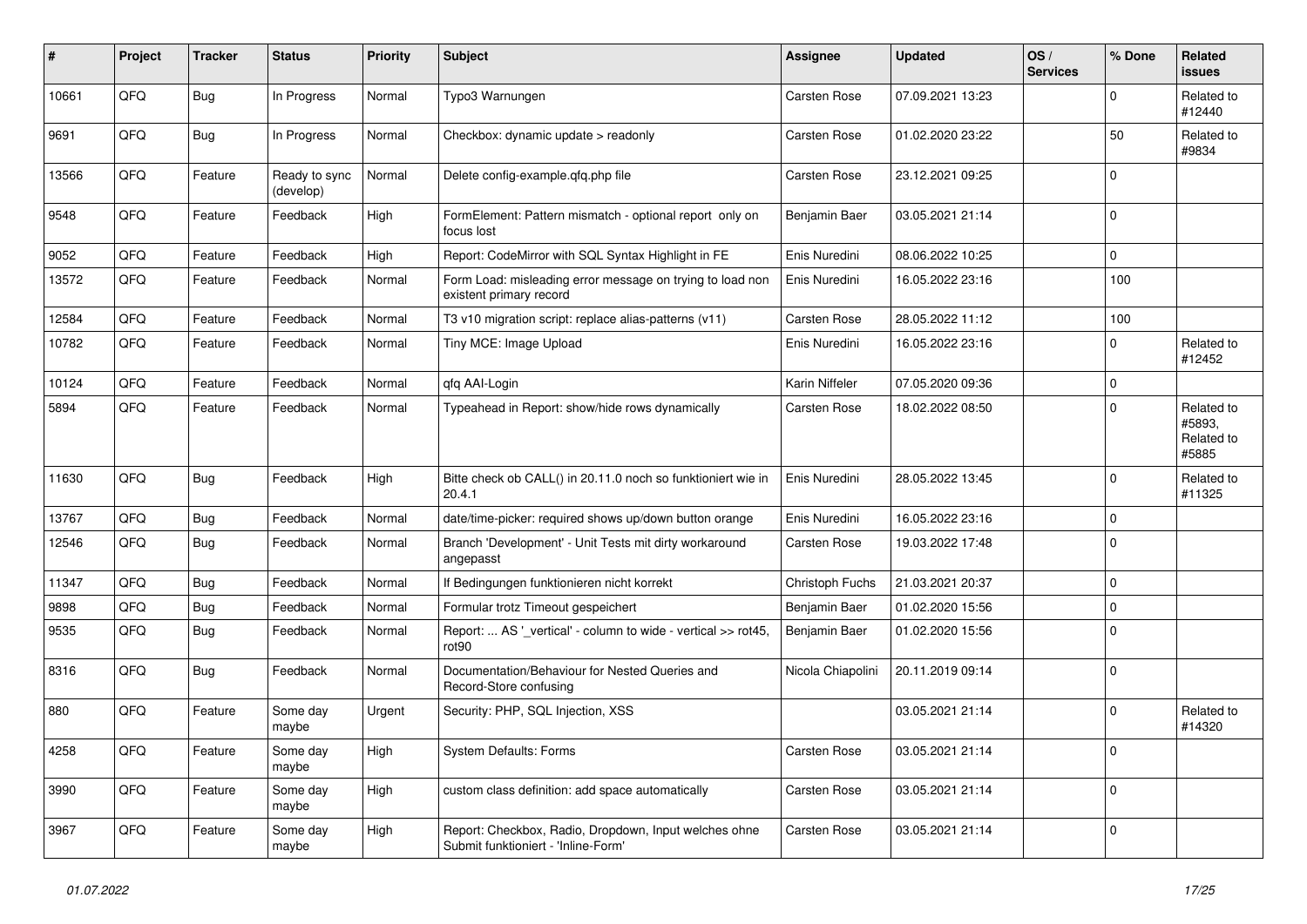| #     | Project | <b>Tracker</b> | <b>Status</b>     | <b>Priority</b> | <b>Subject</b>                                    | <b>Assignee</b>     | <b>Updated</b>   | OS/<br><b>Services</b> | % Done      | Related<br>issues                                                     |
|-------|---------|----------------|-------------------|-----------------|---------------------------------------------------|---------------------|------------------|------------------------|-------------|-----------------------------------------------------------------------|
| 3848  | QFQ     | Feature        | Some day<br>maybe | High            | Antivirus check fuer Upload files in qfq?         | Carsten Rose        | 03.05.2021 21:14 |                        | $\mathbf 0$ | Related to<br>#4131                                                   |
| 13608 | QFQ     | Feature        | Some day<br>maybe | Normal          | Automatic Browser Language Redirect               | Enis Nuredini       | 17.06.2022 08:35 |                        | 0           |                                                                       |
| 12611 | QFQ     | Feature        | Some day<br>maybe | Normal          | Refactoring: Bootstrap with Lazy Loading          | Carsten Rose        | 08.06.2022 10:37 |                        | 0           | Related to<br>#12490,<br>Related to<br>#10013,<br>Related to<br>#7732 |
| 12337 | QFQ     | Feature        | Some day<br>maybe | Normal          | Database.php: better caching                      | Carsten Rose        | 16.09.2021 15:10 |                        | $\mathbf 0$ |                                                                       |
| 12315 | QFQ     | Feature        | Some day<br>maybe | Normal          | Form History (Diffs) / Backups                    | <b>Carsten Rose</b> | 16.09.2021 15:10 |                        | 0           |                                                                       |
| 11323 | QFQ     | Feature        | Some day<br>maybe | Normal          | Report Frontend Editor Modal + Codemirror         | <b>Carsten Rose</b> | 16.09.2021 15:10 |                        | $\mathbf 0$ | Related to<br>#11036                                                  |
| 11322 | QFQ     | Feature        | Some day<br>maybe | Normal          | Form Element JSON - (multiline parameter field)   | <b>Carsten Rose</b> | 16.09.2021 15:10 |                        | 0           |                                                                       |
| 11217 | QFQ     | Feature        | Some day<br>maybe | Normal          | <b>Extend Script Functionality</b>                | <b>Carsten Rose</b> | 16.09.2021 15:10 |                        | $\mathbf 0$ |                                                                       |
| 11036 | QFQ     | Feature        | Some day<br>maybe | Normal          | inline report editor permissions                  | <b>Carsten Rose</b> | 16.09.2021 15:09 |                        | $\mathbf 0$ | Related to<br>#11323                                                  |
| 10745 | QFQ     | Feature        | Some day<br>maybe | Normal          | <b>Tablesorter Excel Export</b>                   | <b>Carsten Rose</b> | 16.09.2021 15:09 |                        | $\mathbf 0$ |                                                                       |
| 10738 | QFQ     | Feature        | Some day<br>maybe | Normal          | CORS headers for external API requests            |                     | 10.06.2020 14:00 |                        | $\mathbf 0$ |                                                                       |
| 10716 | QFQ     | Feature        | Some day<br>maybe | Normal          | Business Logic mit Externen Skripten              | <b>Carsten Rose</b> | 16.09.2021 15:10 |                        | 0           | Related to<br>#10713,<br>Related to<br>#8217                          |
| 10116 | QFQ     | Feature        | Some day<br>maybe | Normal          | TypeAhead: Tag - show inside 'input' element      | Carsten Rose        | 16.09.2021 15:09 |                        | $\mathbf 0$ |                                                                       |
| 10095 | QFQ     | Feature        | Some day<br>maybe | Normal          | Generic Gitlab Integration into QFQ               | <b>Carsten Rose</b> | 16.09.2021 15:10 |                        | 0           |                                                                       |
| 10013 | QFG     | Feature        | Some day<br>maybe | Normal          | FE.typ=editor: CodeMirror                         | <b>Carsten Rose</b> | 08.06.2022 10:37 |                        | 0           | Related to<br>#12611,<br>Related to<br>#12490,<br>Related to<br>#7732 |
| 9704  | QFQ     | Feature        | Some day<br>maybe | Normal          | Thumbnails Generieren beim Splitten von PDF Files | Carsten Rose        | 11.12.2019 16:01 |                        | 0           |                                                                       |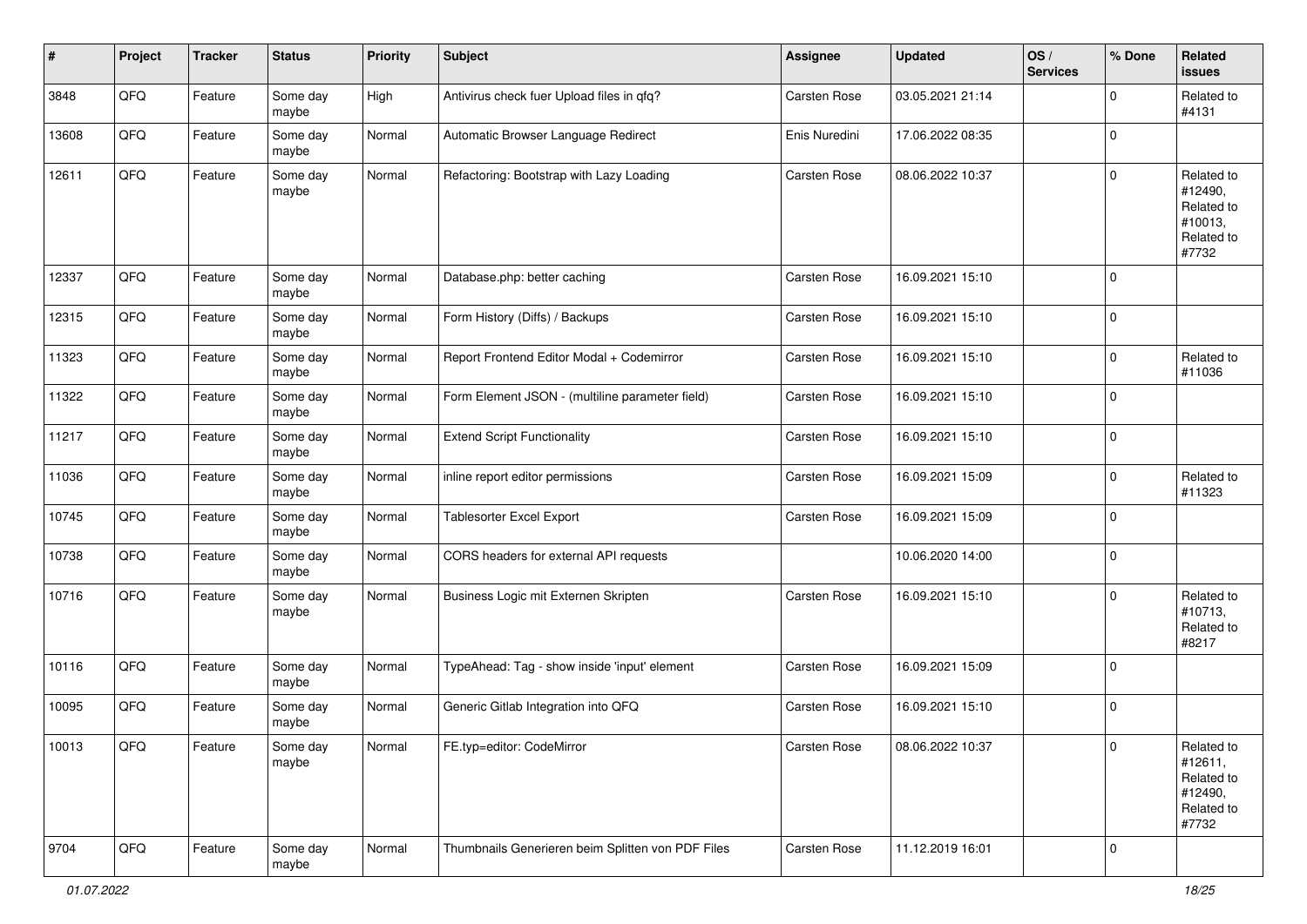| $\sharp$ | Project | <b>Tracker</b> | <b>Status</b>     | <b>Priority</b> | <b>Subject</b>                                                                                 | Assignee            | <b>Updated</b>   | OS/<br><b>Services</b> | % Done              | Related<br><b>issues</b>                                               |
|----------|---------|----------------|-------------------|-----------------|------------------------------------------------------------------------------------------------|---------------------|------------------|------------------------|---------------------|------------------------------------------------------------------------|
| 9579     | QFQ     | Feature        | Some day<br>maybe | Normal          | Multiform with Process Row                                                                     | Carsten Rose        | 11.12.2019 16:01 |                        | $\mathbf 0$         |                                                                        |
| 9130     | QFQ     | Feature        | Some day<br>maybe | Normal          | tablesorter: Automatic Row numbering / Zeilenummer                                             | Benjamin Baer       | 01.02.2020 23:22 |                        | $\mathbf 0$         |                                                                        |
| 8894     | QFQ     | Feature        | Some day<br>maybe | Normal          | Documentation Tags Usable in QFQ Application                                                   | Carsten Rose        | 11.12.2019 16:01 |                        | $\mathbf 0$         |                                                                        |
| 8892     | QFQ     | Feature        | Some day<br>maybe | Normal          | Display and Edit SQL Comments in Form Editor                                                   | <b>Carsten Rose</b> | 11.12.2019 16:01 |                        | $\mathbf 0$         |                                                                        |
| 8586     | QFQ     | Feature        | Some day<br>maybe | Normal          | QFQ: Enhance Error message for 'record not found'                                              | Carsten Rose        | 16.09.2021 15:10 |                        | $\mathbf 0$         |                                                                        |
| 8522     | QFQ     | Feature        | Some day<br>maybe | Normal          | build QFQ - npm warnings                                                                       | Benjamin Baer       | 01.02.2020 23:19 |                        | 50                  |                                                                        |
| 8520     | QFQ     | Feature        | Some day<br>maybe | Normal          | Bring QFQ to Composer                                                                          | <b>Carsten Rose</b> | 16.09.2021 15:10 |                        | $\mathbf 0$         |                                                                        |
| 8101     | QFQ     | Feature        | Some day<br>maybe | Normal          | Password hash: support further hashing methods                                                 | Carsten Rose        | 16.09.2021 15:10 |                        | $\mathbf 0$         |                                                                        |
| 8056     | QFQ     | Feature        | Some day<br>maybe | Normal          | Termin Organisation (Reservation)                                                              |                     | 01.02.2020 23:19 |                        | $\mathbf 0$         | Related to<br>#8658                                                    |
| 7921     | QFQ     | Feature        | Some day<br>maybe | Normal          | Rest API Export: URL kuerzer machen                                                            |                     | 01.02.2020 23:19 |                        | $\mathbf 0$         |                                                                        |
| 7732     | QFQ     | Feature        | Some day<br>maybe | Normal          | Javascript: Lazy Loading der add on libs                                                       | Benjamin Baer       | 08.06.2022 10:38 |                        | $\mathbf 0$         | Related to<br>#12611,<br>Related to<br>#12490,<br>Related to<br>#10013 |
| 7453     | QFQ     | Feature        | Some day<br>maybe | Normal          | import / export forms QFQ                                                                      | Carsten Rose        | 16.09.2021 15:10 |                        | $\mathbf 0$         |                                                                        |
| 7452     | QFQ     | Feature        | Some day<br>maybe | Normal          | automate deployment new QFQ version                                                            | Carsten Rose        | 16.09.2021 15:10 |                        | 0                   |                                                                        |
| 7336     | QFQ     | Feature        | Some day<br>maybe | Normal          | PDF Upload: disallow PDFs with specific Meta information                                       | Carsten Rose        | 11.12.2019 16:01 |                        | 0                   |                                                                        |
| 7278     | QFQ     | Feature        | Some day<br>maybe | Normal          | Form: Wert vordefinieren der immer gesetzt wird                                                |                     | 02.05.2021 09:27 |                        | $\mathbf 0$         |                                                                        |
| 7229     | QFQ     | Feature        | Some day<br>maybe | Normal          | New FormElement.type: Button                                                                   |                     | 01.02.2021 12:32 |                        | $\mathbf 0$         |                                                                        |
| 7108     | QFQ     | Feature        | Some day<br>maybe | Normal          | QFQ Wrap Elements                                                                              |                     | 11.12.2019 16:01 |                        | $\mathsf{O}\xspace$ |                                                                        |
| 7107     | QFQ     | Feature        | Some day<br>maybe | Normal          | Showcase Registration Tool: Anmeldung / Administration :<br>Liste Anmeldungen / Emaileinaldung | Carsten Rose        | 11.12.2019 16:01 |                        | $\mathbf 0$         |                                                                        |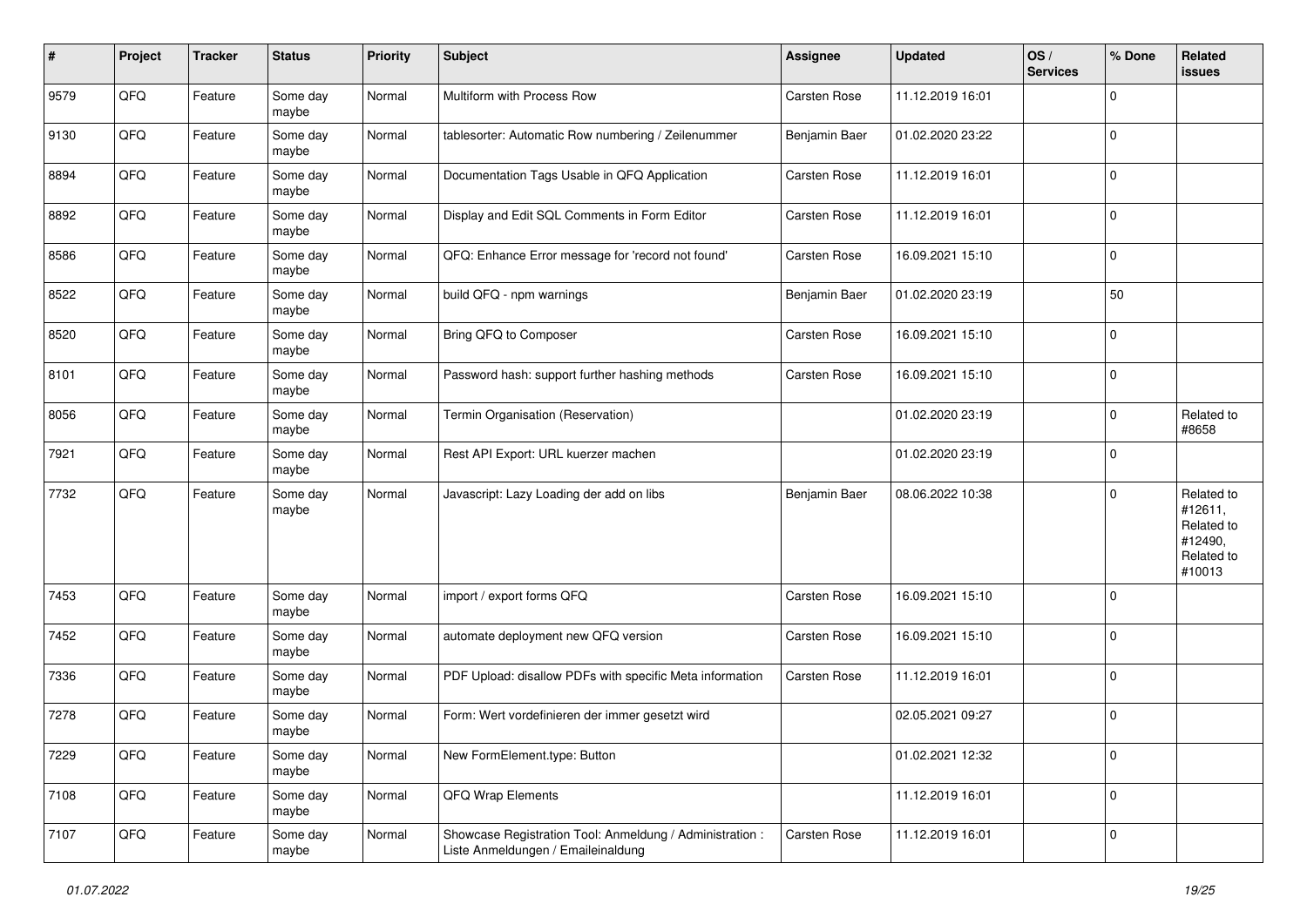| $\pmb{\#}$ | Project | <b>Tracker</b> | <b>Status</b>     | <b>Priority</b> | <b>Subject</b>                                                                   | Assignee      | <b>Updated</b>   | OS/<br><b>Services</b> | % Done      | Related<br><b>issues</b> |
|------------|---------|----------------|-------------------|-----------------|----------------------------------------------------------------------------------|---------------|------------------|------------------------|-------------|--------------------------|
| 7106       | QFQ     | Feature        | Some day<br>maybe | Normal          | Beispiel Nummerierung von Rows in Report                                         |               | 11.12.2019 16:01 |                        | $\Omega$    |                          |
| 7105       | QFQ     | Feature        | Some day<br>maybe | Normal          | Beispiel wie man in einer zweiten Tabelle speichert.                             |               | 11.12.2019 16:01 |                        | $\mathbf 0$ |                          |
| 7104       | QFQ     | Feature        | Some day<br>maybe | Normal          | Manual: hint about escaping if '\r' appears in mail body                         |               | 11.12.2019 16:01 |                        | $\Omega$    |                          |
| 7100       | QFQ     | Feature        | Some day<br>maybe | Normal          | Download: log access, max downloads, time limit                                  |               | 01.02.2020 23:19 |                        | $\Omega$    |                          |
| 6992       | QFQ     | Feature        | Some day<br>maybe | Normal          | DB exception: Syntax Highlight                                                   |               | 11.12.2019 16:01 |                        | 0           | Related to<br>#5450      |
| 6972       | QFQ     | Feature        | Some day<br>maybe | Normal          | Fabric Clipboard / cross browser tab                                             | Benjamin Baer | 01.02.2020 23:21 |                        | $\Omega$    |                          |
| 6970       | QFQ     | Feature        | Some day<br>maybe | Normal          | tablesorter: default fuer 'sortReset' aendern von 'Ctrl' zu 'Alt'                | Benjamin Baer | 01.02.2020 23:21 |                        | $\mathbf 0$ |                          |
| 6715       | QFQ     | Feature        | Some day<br>maybe | Normal          | Code-Refactoring: dbArray vereinheitlichen                                       | Carsten Rose  | 11.12.2019 16:02 |                        | $\mathbf 0$ |                          |
| 6704       | QFQ     | Feature        | Some day<br>maybe | Normal          | Upload Mode: Bilder in Notizen rechts sollen aktuellen<br>Upload repräsentieren. |               | 01.02.2020 23:19 |                        | $\Omega$    | Related to<br>#3264      |
| 6515       | QFQ     | Feature        | Some day<br>maybe | Normal          | Formular: Felder dynamisch ein/ausblenden                                        |               | 11.12.2019 16:02 |                        | 0           |                          |
| 6299       | QFQ     | Feature        | Some day<br>maybe | Normal          | Attack detection: log table with invalid SIP access                              |               | 11.12.2019 16:02 |                        | $\mathbf 0$ | Related to<br>#3947      |
| 6288       | QFQ     | Feature        | Some day<br>maybe | Normal          | Best Practice: Erklaeren wie man ein Formular ganz in<br>'weiss' erstellen kann  |               | 11.12.2019 16:02 |                        | $\Omega$    |                          |
| 6084       | QFQ     | Feature        | Some day<br>maybe | Normal          | New escape type: 'D' - convert date                                              |               | 01.02.2020 23:19 |                        | $\mathbf 0$ |                          |
| 6083       | QFQ     | Feature        | Some day<br>maybe | Normal          | Dynamic Update: Value Check via SQL                                              |               | 11.12.2019 16:02 |                        | $\mathbf 0$ |                          |
| 5983       | QFQ     | Feature        | Some day<br>maybe | Normal          | Form Submit (save & update): normalize date/-time FE                             | Carsten Rose  | 01.02.2020 23:19 |                        | $\Omega$    |                          |
| 5923       | QFQ     | Feature        | Some day<br>maybe | Normal          | fillStoreSystemBySqlLate                                                         |               | 01.02.2020 23:19 |                        | $\Omega$    |                          |
| 5895       | QFQ     | Feature        | Some day<br>maybe | Normal          | Tutorial: List of all QFQ Features                                               |               | 01.02.2020 23:19 |                        | $\mathbf 0$ |                          |
| 5893       | QFQ     | Feature        | Some day<br>maybe | Normal          | Edit on double-click                                                             |               | 01.02.2020 23:19 |                        | $\Omega$    | Related to<br>#5894      |
| 5892       | QFQ     | Feature        | Some day<br>maybe | Normal          | QFQ should use T3 API to manipulate FE GROUP<br>membership                       |               | 01.02.2020 23:20 |                        | $\Omega$    |                          |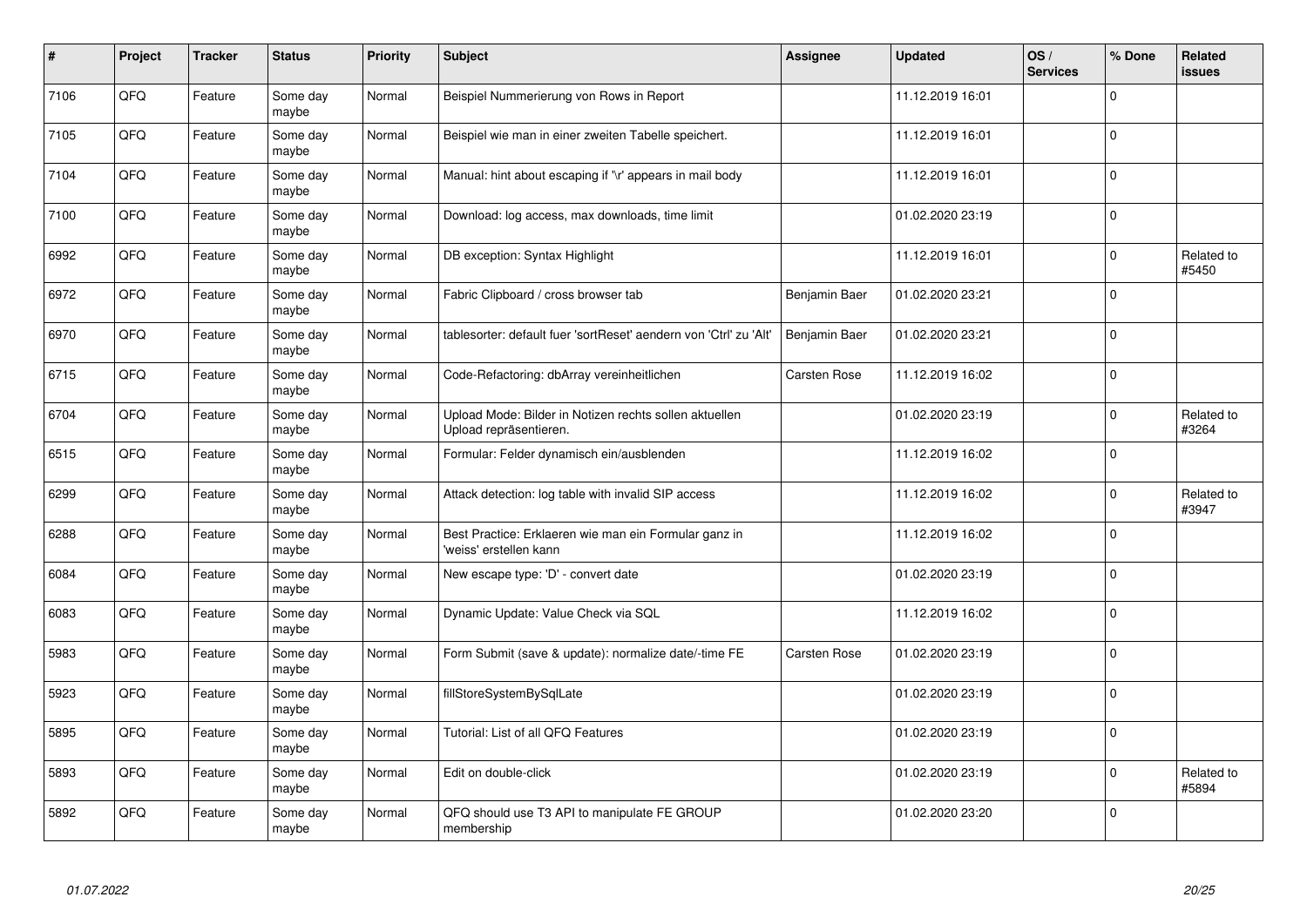| #    | Project | <b>Tracker</b> | <b>Status</b>     | <b>Priority</b> | <b>Subject</b>                                                                    | <b>Assignee</b>     | <b>Updated</b>   | OS/<br><b>Services</b> | % Done              | Related<br>issues                           |
|------|---------|----------------|-------------------|-----------------|-----------------------------------------------------------------------------------|---------------------|------------------|------------------------|---------------------|---------------------------------------------|
| 5852 | QFQ     | Feature        | Some day<br>maybe | Normal          | Logging: mail.log / sql.log - im FE anzeigen und via AJAX<br>aktualisieren        | <b>Carsten Rose</b> | 01.02.2020 23:19 |                        | $\mathbf 0$         | Related to<br>#5885                         |
| 5851 | QFQ     | Feature        | Some day<br>maybe | Normal          | Queue System implementieren: MQTT, RabbitMQ                                       |                     | 01.02.2020 23:20 |                        | $\mathbf 0$         | Related to<br>#5715                         |
| 5850 | QFQ     | Feature        | Some day<br>maybe | Normal          | Deployment: In QFQ Doc best practice fuer zeitgemaesses<br>Deployment beschreiben |                     | 01.02.2020 23:20 |                        | $\mathbf 0$         |                                             |
| 5805 | QFQ     | Feature        | Some day<br>maybe | Normal          | TypeAHead SQL value instead of key stored                                         |                     | 01.02.2020 23:19 |                        | $\mathbf 0$         | Related to<br>#5444                         |
| 5783 | QFQ     | Feature        | Some day<br>maybe | Normal          | <b>BPMN View/Edit</b>                                                             |                     | 11.12.2019 16:02 |                        | $\mathbf 0$         |                                             |
| 5665 | QFQ     | Feature        | Some day<br>maybe | Normal          | Versuch das '{{!' nicht mehr noetig ist.                                          | <b>Carsten Rose</b> | 01.02.2020 23:20 |                        | $\mathbf 0$         | Related to<br>#7432,<br>Related to<br>#7434 |
| 5579 | QFQ     | Feature        | Some day<br>maybe | Normal          | Enhance Doc / Presentation: variable type 'link column type'                      | <b>Carsten Rose</b> | 01.02.2020 23:19 |                        | $\mathbf 0$         |                                             |
| 5548 | QFQ     | Feature        | Some day<br>maybe | Normal          | 801 Textfiles/Scriptfiles als Thumbnail                                           | <b>Carsten Rose</b> | 07.03.2022 16:26 |                        | $\mathbf 0$         |                                             |
| 5480 | QFQ     | Feature        | Some day<br>maybe | Normal          | QFQ: Dokumentation mit Screenshots versehen                                       | <b>Carsten Rose</b> | 01.02.2020 23:20 |                        | $\mathbf 0$         | Related to<br>#9879                         |
| 5455 | QFQ     | Feature        | Some day<br>maybe | Normal          | Mail Redirects grld abhaengig                                                     |                     | 01.02.2020 23:20 |                        | $\mathbf 0$         |                                             |
| 5452 | QFQ     | Feature        | Some day<br>maybe | Normal          | Thumbnails from PDF: bad quality                                                  |                     | 01.02.2020 23:20 |                        | $\mathbf 0$         |                                             |
| 5428 | QFQ     | Feature        | Some day<br>maybe | Normal          | secure thumbnail: late render on access.                                          | Carsten Rose        | 01.02.2020 23:20 |                        | $\mathbf 0$         |                                             |
| 5389 | QFQ     | Feature        | Some day<br>maybe | Normal          | QFQ Design: Multline label / note                                                 | Benjamin Baer       | 01.02.2020 23:19 |                        | $\mathbf 0$         |                                             |
| 5342 | QFQ     | Feature        | Some day<br>maybe | Normal          | link - with HTML Attributes                                                       |                     | 01.02.2020 23:20 |                        | $\mathbf 0$         | Related to<br>#14077                        |
| 5160 | QFQ     | Feature        | Some day<br>maybe | Normal          | QFQ collaborative / together.js, ShareJS, y-js, collaborative,                    |                     | 11.12.2019 16:02 |                        | $\mathbf 0$         |                                             |
| 5132 | QFQ     | Feature        | Some day<br>maybe | Normal          | Error Message sendmail missing attachment: more details                           | <b>Carsten Rose</b> | 01.02.2020 23:19 |                        | $\mathbf 0$         |                                             |
| 5129 | QFQ     | Feature        | Some day<br>maybe | Normal          | Reports: SQL fuer x Achse und y Achse                                             |                     | 11.12.2019 16:02 |                        | $\mathbf 0$         |                                             |
| 5024 | QFQ     | Feature        | Some day<br>maybe | Normal          | Fabric: Generate PDF with edits                                                   | Benjamin Baer       | 01.02.2020 23:20 |                        | 0                   | Related to<br>#10704                        |
| 4974 | QFG     | Feature        | Some day<br>maybe | Normal          | Long polling - inform all listening clients of changes                            |                     | 11.12.2019 16:02 |                        | $\mathsf{O}\xspace$ |                                             |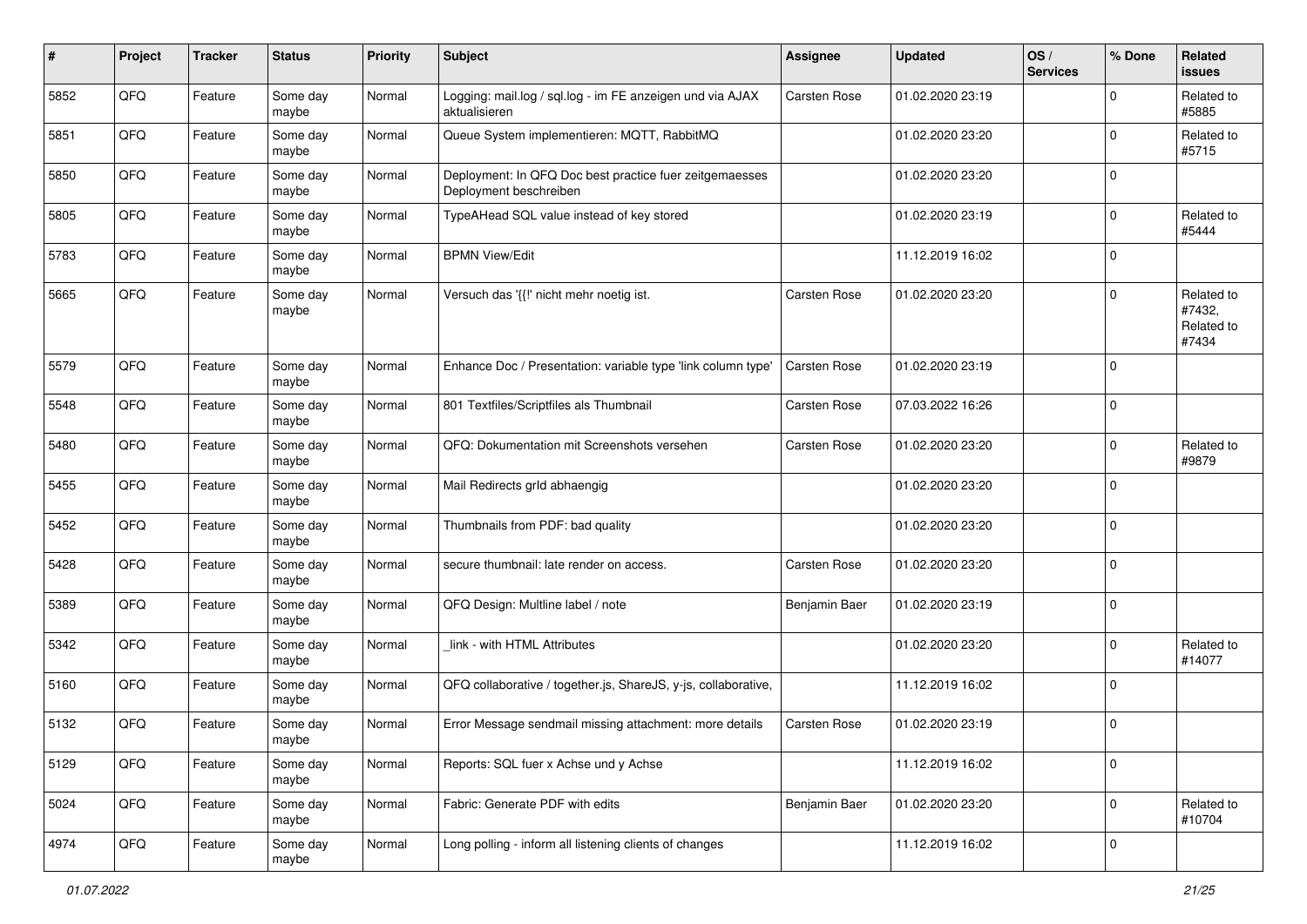| #    | Project | <b>Tracker</b> | <b>Status</b>     | <b>Priority</b> | <b>Subject</b>                                                                                                                                                | Assignee            | <b>Updated</b>   | OS/<br><b>Services</b> | % Done       | Related<br>issues    |
|------|---------|----------------|-------------------|-----------------|---------------------------------------------------------------------------------------------------------------------------------------------------------------|---------------------|------------------|------------------------|--------------|----------------------|
| 4956 | QFQ     | Feature        | Some day<br>maybe | Normal          | Sendmail: Benutzerdefinierte Headers                                                                                                                          | <b>Carsten Rose</b> | 11.12.2019 16:02 |                        | $\Omega$     |                      |
| 4872 | QFQ     | Feature        | Some day<br>maybe | Normal          | Fields of Typo3 page available in STORE_TYPO3                                                                                                                 | Carsten Rose        | 01.02.2020 23:19 |                        | $\mathbf 0$  |                      |
| 4869 | QFQ     | Feature        | Some day<br>maybe | Normal          | Dynamic Update (show, hide, readonly?, required?) for<br><b>Template Group Elements</b>                                                                       | <b>Carsten Rose</b> | 01.02.2020 23:19 |                        | $\Omega$     | Related to<br>#4865  |
| 4839 | QFQ     | Feature        | Some day<br>maybe | Normal          | gfg-handle in <head> Abschnitt</head>                                                                                                                         | <b>Carsten Rose</b> | 11.12.2019 16:02 |                        | $\Omega$     |                      |
| 4816 | QFQ     | Feature        | Some day<br>maybe | Normal          | Templates for QFQ Reports (Tables, Radios, )                                                                                                                  |                     | 01.02.2020 23:20 |                        | 0            |                      |
| 4757 | QFQ     | Feature        | Some day<br>maybe | Normal          | Test subrecord: download links ok? Links ok?                                                                                                                  | <b>Carsten Rose</b> | 01.02.2020 23:20 |                        | $\mathbf{0}$ |                      |
| 4719 | QFQ     | Feature        | Some day<br>maybe | Normal          | Custom Message in Client in case of 'Browser tab close,<br>modification will be lost'                                                                         |                     | 01.02.2020 23:20 |                        | $\mathbf 0$  |                      |
| 4652 | QFQ     | Feature        | Some day<br>maybe | Normal          | UZH CD: Weiterleitung auf benutzerdefinierte 403/404 Seite                                                                                                    | <b>Carsten Rose</b> | 01.02.2020 23:20 |                        | $\mathbf 0$  |                      |
| 4650 | QFQ     | Feature        | Some day<br>maybe | Normal          | Convert html to doc/rtf                                                                                                                                       | <b>Carsten Rose</b> | 01.02.2020 23:20 |                        | $\mathbf 0$  | Related to<br>#10704 |
| 4640 | QFQ     | Feature        | Some day<br>maybe | Normal          | Rename System Forms                                                                                                                                           |                     | 01.02.2020 23:20 |                        | $\Omega$     |                      |
| 4627 | QFQ     | Feature        | Some day<br>maybe | Normal          | dbupdate: all tables - check 'create', 'modified' if it is possible<br>to change to default 'CURRENT_TIMESTAMP' and modified<br>'ON UPDATE CURRENT_TIMESTAMP' |                     | 01.02.2020 23:20 |                        | 0            |                      |
| 4626 | QFQ     | Feature        | Some day<br>maybe | Normal          | Mobile View: 'classBody=qfq-form-right' makes no sense                                                                                                        |                     | 01.02.2020 23:20 |                        | $\Omega$     |                      |
| 4606 | QFQ     | Feature        | Some day<br>maybe | Normal          | link: qualifier to render bootstrap button                                                                                                                    | <b>Carsten Rose</b> | 01.02.2020 23:19 |                        | $\mathbf{0}$ |                      |
| 4551 | QFQ     | Feature        | Some day<br>maybe | Normal          | Set 'pills' via dynamicUpdate to show/hide/disabled                                                                                                           |                     | 01.02.2020 23:20 |                        | $\Omega$     | Related to<br>#3752  |
| 4536 | QFQ     | Feature        | Some day<br>maybe | Normal          | FE upload: problem with delete if mutliple uploads an<br>FE.name="                                                                                            |                     | 01.02.2020 23:20 |                        | $\mathbf 0$  |                      |
| 4446 | QFQ     | Feature        | Some day<br>maybe | Normal          | New FE get same feldContainerId as last modifed FE                                                                                                            |                     | 01.02.2020 23:20 |                        | $\mathbf 0$  |                      |
| 4445 | QFQ     | Feature        | Some day<br>maybe | Normal          | template group: Option to simulate fieldset                                                                                                                   |                     | 28.06.2021 14:11 |                        | $\Omega$     |                      |
| 4444 | QFQ     | Feature        | Some day<br>maybe | Normal          | FE.type=upload: detect mime type                                                                                                                              |                     | 11.12.2019 16:02 |                        | $\mathbf 0$  | Related to<br>#4303  |
| 4443 | QFQ     | Feature        | Some day<br>maybe | Normal          | Form: multiple secondary tables                                                                                                                               |                     | 01.02.2020 23:20 |                        | $\mathbf 0$  |                      |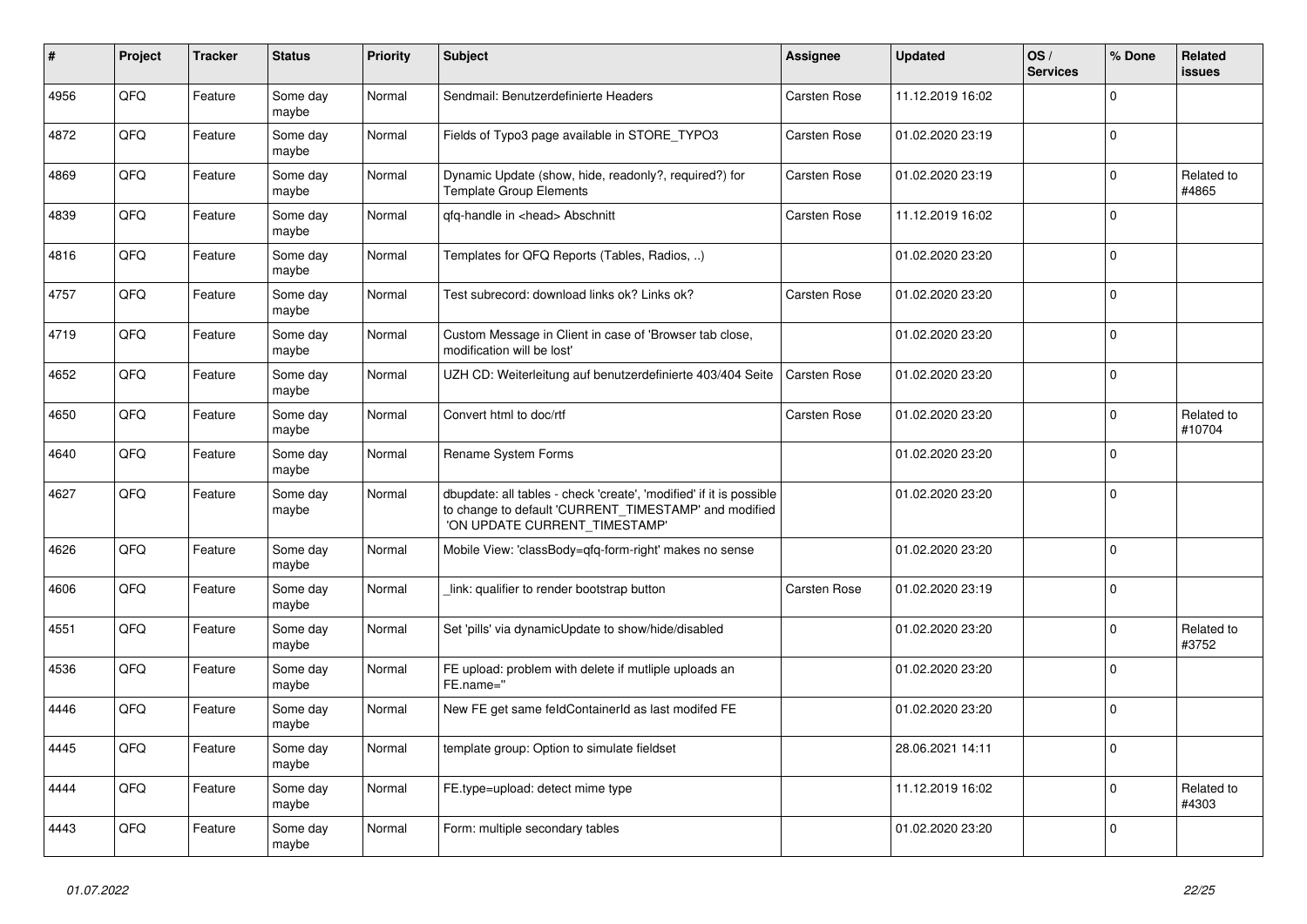| #    | Project | <b>Tracker</b> | <b>Status</b>     | <b>Priority</b> | <b>Subject</b>                                                                                                          | <b>Assignee</b>     | <b>Updated</b>   | OS/<br><b>Services</b> | % Done         | Related<br><b>issues</b>                    |
|------|---------|----------------|-------------------|-----------------|-------------------------------------------------------------------------------------------------------------------------|---------------------|------------------|------------------------|----------------|---------------------------------------------|
| 4442 | QFQ     | Feature        | Some day<br>maybe | Normal          | Special Column Name: link - new symbol G (Glyph) to<br>choose any available symbol                                      |                     | 11.12.2019 16:02 |                        | $\Omega$       |                                             |
| 4440 | QFQ     | Feature        | Some day<br>maybe | Normal          | Manual.rst: explain how to. expand PHP Session to 4h                                                                    |                     | 11.12.2019 16:02 |                        | $\mathbf 0$    |                                             |
| 4439 | QFQ     | Feature        | Some day<br>maybe | Normal          | Log: report all actions fired by an FE Element, incl. the<br>original directive (slaveld, sqllnsert, )                  |                     | 01.02.2020 23:20 |                        | $\Omega$       | Related to<br>#4432,<br>Related to<br>#5458 |
| 4435 | QFQ     | Feature        | Some day<br>maybe | Normal          | Report: striptags - specify allowed tags                                                                                |                     | 01.02.2020 23:20 |                        | 0              |                                             |
| 4433 | QFQ     | Feature        | Some day<br>maybe | Normal          | Log when SIP will be destroyed by QFQ for any (security)<br>reason                                                      |                     | 01.02.2020 23:20 |                        | $\mathbf 0$    | Related to<br>#4432.<br>Related to<br>#5458 |
| 4420 | QFQ     | Feature        | Some day<br>maybe | Normal          | Client: Local Storage - store the changes of a form, local in<br>the browser.                                           | Benjamin Baer       | 11.12.2019 16:02 |                        | $\Omega$       |                                             |
| 4365 | QFQ     | Feature        | Some day<br>maybe | Normal          | Multi Language: new way of config                                                                                       | <b>Carsten Rose</b> | 01.02.2020 23:20 |                        | $\mathbf{0}$   |                                             |
| 4349 | QFQ     | Feature        | Some day<br>maybe | Normal          | link download: downloaded external URL to<br>deliver/concatenate - check mimetipe and handle it correctly               | <b>Carsten Rose</b> | 11.12.2019 16:02 |                        | $\Omega$       |                                             |
| 4343 | QFQ     | Feature        | Some day<br>maybe | Normal          | Link: Classifier to add 'attributes'                                                                                    | <b>Carsten Rose</b> | 01.02.2020 23:20 |                        | $\mathbf{0}$   | Related to<br>#14077                        |
| 4330 | QFQ     | Feature        | Some day<br>maybe | Normal          | Error Message: report missing {{ / }} in sqlUpdate, sqlInsert,<br>sqlDelete, sqlAfter, sqlBefore in FE action elements. | Carsten Rose        | 01.02.2020 23:20 |                        | $\overline{0}$ |                                             |
| 4259 | QFQ     | Feature        | Some day<br>maybe | Normal          | Instant trigger a cron job                                                                                              | <b>Carsten Rose</b> | 11.12.2019 16:03 |                        | $\mathbf 0$    |                                             |
| 4197 | QFQ     | Feature        | Some day<br>maybe | Normal          | Unit Test fuer JSON Stream von QuickFormQuery.php ><br>doForm()                                                         | <b>Carsten Rose</b> | 11.12.2019 16:03 |                        | $\mathbf 0$    |                                             |
| 4027 | QFQ     | Feature        | Some day<br>maybe | Normal          | Missing: orange 'check' / 'bullet'                                                                                      |                     | 11.12.2019 16:03 |                        | $\mathbf{0}$   |                                             |
| 4026 | QFQ     | Feature        | Some day<br>maybe | Normal          | sqlLog.sql: log number of FE.id                                                                                         | <b>Carsten Rose</b> | 11.12.2019 16:03 |                        | $\mathbf 0$    | Related to<br>#5458                         |
| 3991 | QFQ     | Feature        | Some day<br>maybe | Normal          | report: Columnname '_skipWrap' skips 'fbeg', 'fend'                                                                     | <b>Carsten Rose</b> | 11.12.2019 16:03 |                        | $\Omega$       |                                             |
| 3947 | QFQ     | Feature        | Some day<br>maybe | Normal          | Attack detectect: logout current user                                                                                   | <b>Carsten Rose</b> | 11.12.2019 16:03 |                        | $\Omega$       | Related to<br>#5458.<br>Related to<br>#6299 |
| 3942 | QFQ     | Feature        | Some day<br>maybe | Normal          | Action Elemente: neu generierte IDs via FE weitergeben                                                                  | <b>Carsten Rose</b> | 11.12.2019 16:03 |                        | $\Omega$       | Related to<br>#3941                         |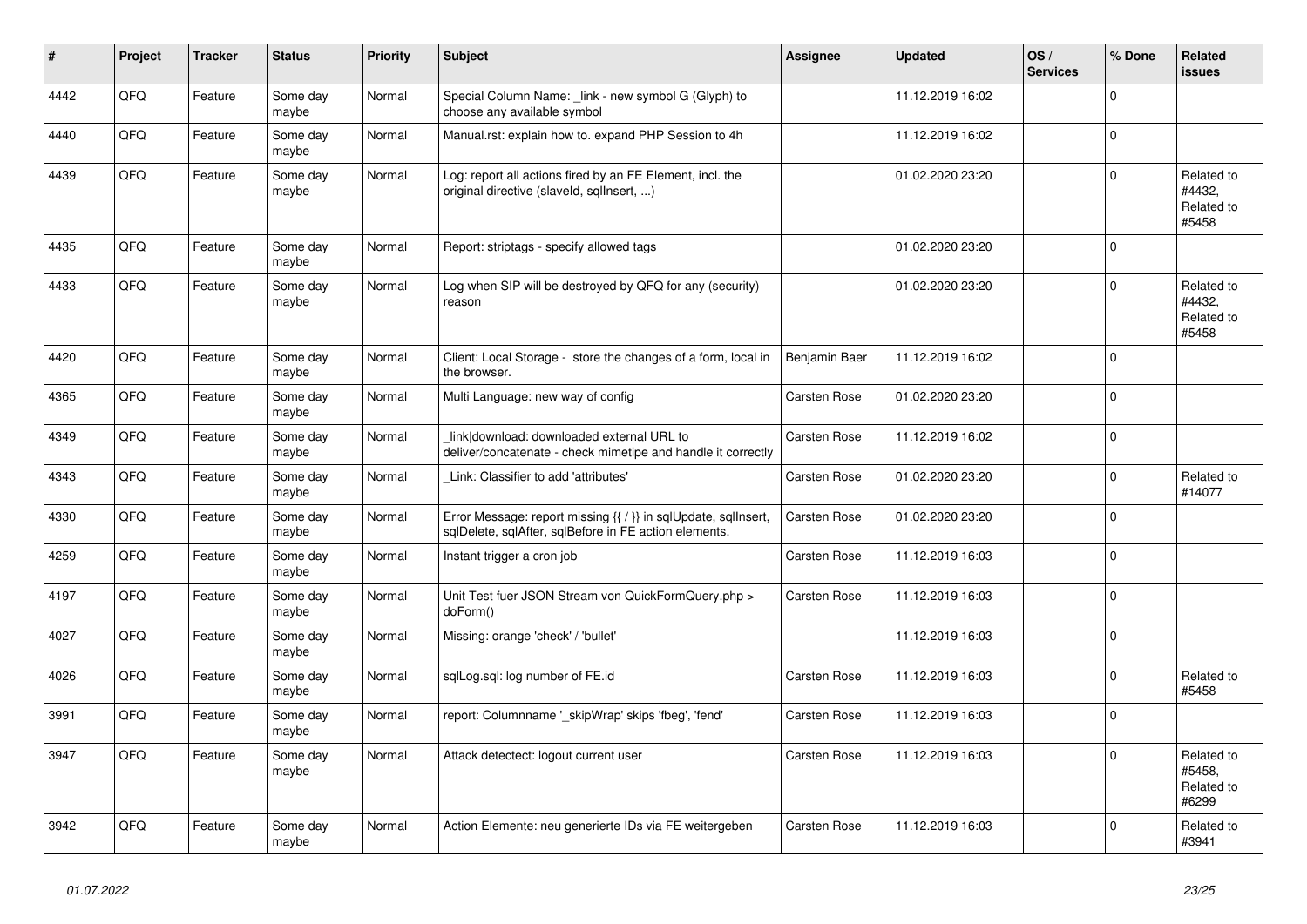| $\sharp$ | Project | <b>Tracker</b> | <b>Status</b>     | <b>Priority</b> | <b>Subject</b>                                                                                                                                           | Assignee            | <b>Updated</b>   | OS/<br><b>Services</b> | % Done      | Related<br><b>issues</b> |
|----------|---------|----------------|-------------------|-----------------|----------------------------------------------------------------------------------------------------------------------------------------------------------|---------------------|------------------|------------------------|-------------|--------------------------|
| 3941     | QFQ     | Feature        | Some day<br>maybe | Normal          | sqlAfter: es sollten mehrere moeglich sein                                                                                                               | Carsten Rose        | 11.12.2019 16:03 |                        | $\mathbf 0$ | Related to<br>#3942      |
| 3905     | QFQ     | Feature        | Some day<br>maybe | Normal          | Documentation: Best Practice anhand eines Online<br>Bewerbungstools                                                                                      | <b>Carsten Rose</b> | 11.12.2019 16:03 |                        | $\mathbf 0$ |                          |
| 3900     | QFQ     | Feature        | Some day<br>maybe | Normal          | Extend documentation of 'Copy / Paste'                                                                                                                   | Carsten Rose        | 11.12.2019 16:03 |                        | $\Omega$    | Related to<br>#3899      |
| 3880     | QFQ     | Feature        | Some day<br>maybe | Normal          | Form 'Form': anlegen einer Tabelle                                                                                                                       |                     | 14.01.2021 10:12 |                        | $\Omega$    |                          |
| 3879     | QFQ     | Feature        | Some day<br>maybe | Normal          | Form 'FormElement': Beim Feld 'name' rechts in der Notiz<br>einen Link einblenden - a) aktuelle Definition anzeigen, b)<br>Spalte in der Tabelle anlegen |                     | 11.12.2019 16:03 |                        | $\Omega$    |                          |
| 3878     | QFQ     | Feature        | Some day<br>maybe | Normal          | Form 'FormElement': Spalte 'name' typeAhead mit<br>Spaltennamen der Primarytable.                                                                        |                     | 11.12.2019 16:03 |                        | $\Omega$    |                          |
| 3877     | QFQ     | Feature        | Some day<br>maybe | Normal          | FormEditor: die Felder die aktuell nicht gebraucht werden<br>nur auf readonly/disabled setzen (nicht ausblenden > das<br>irritiert.                      | <b>Carsten Rose</b> | 11.12.2019 16:03 |                        | $\mathbf 0$ |                          |
| 3708     | QFQ     | Feature        | Some day<br>maybe | Normal          | Form: input - 'specialchars', 'none'  gewisse tags<br>erlauben, andere verbieten                                                                         | Carsten Rose        | 11.12.2019 16:02 |                        | $\Omega$    | Related to<br>#14320     |
| 3692     | QFQ     | Feature        | Some day<br>maybe | Normal          | QFQ Webseite                                                                                                                                             | Benjamin Baer       | 11.12.2019 16:02 |                        | $\mathbf 0$ | Related to<br>#5033      |
| 3677     | QFQ     | Feature        | Some day<br>maybe | Normal          | wkhtmitopdf: FE User access prohibited, if client IP changes<br>\$TYPO3_CONF_VARS[FE][lockIP]                                                            | Carsten Rose        | 11.12.2019 16:02 |                        | $\Omega$    |                          |
| 3666     | QFQ     | Feature        | Some day<br>maybe | Normal          | a) Performance Messung: mysql_real_escape_string() im<br>Vergleich zu str_replace(), b) doppeltes Aufrufen von<br>mysql real escape string()             | Carsten Rose        | 11.12.2019 16:02 |                        | $\Omega$    |                          |
| 3646     | QFQ     | Feature        | Some day<br>maybe | Normal          | Moeglichkeit HTML Tags in Reports auszugeben (zu<br>enkodieren: htmlspecialchars)                                                                        |                     | 11.12.2019 16:02 |                        | $\Omega$    | Related to<br>#14320     |
| 3617     | QFQ     | Feature        | Some day<br>maybe | Normal          | Load javascripts at bottom                                                                                                                               |                     | 11.12.2019 16:02 |                        | $\Omega$    |                          |
| 3495     | QFQ     | Feature        | Some day<br>maybe | Normal          | Predifined Parameter werden nicht in '+' (add new record)<br>SIP gerendert.                                                                              |                     | 11.12.2019 16:02 |                        | $\mathbf 0$ |                          |
| 3458     | QFQ     | Feature        | Some day<br>maybe | Normal          | Display 'Edit Form Element'-Checkbox on form: should<br>depend on FE Group                                                                               | Carsten Rose        | 11.12.2019 16:02 |                        | $\Omega$    | Related to<br>#3447      |
| 3457     | QFQ     | Feature        | Some day<br>maybe | Normal          | LDAP: concat multi values to one single entry                                                                                                            | <b>Carsten Rose</b> | 11.12.2019 16:02 |                        | $\mathbf 0$ |                          |
| 3415     | QFQ     | Feature        | Some day<br>maybe | Normal          | FE Login Box Templatefile                                                                                                                                | Benjamin Baer       | 11.12.2019 16:02 |                        | $\mathbf 0$ |                          |
| 3402     | QFQ     | Feature        | Some day<br>maybe | Normal          | Syntax Highlighting via CodeMirror                                                                                                                       | Carsten Rose        | 11.12.2019 16:02 |                        | 100         | Related to<br>#3207      |